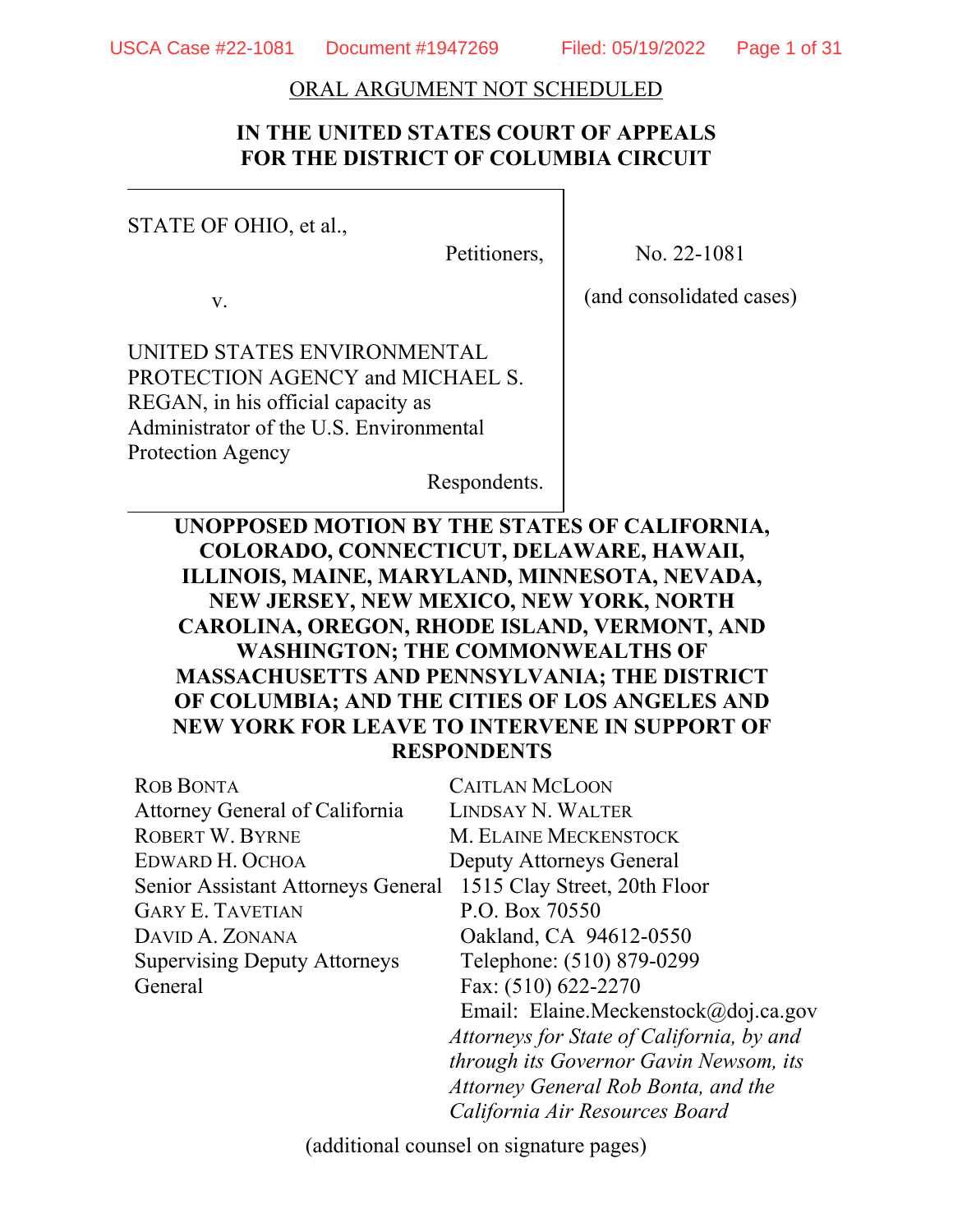#### **INTRODUCTION**

Pursuant to Federal Rule of Appellate Procedure (FRAP) 15(d) and Circuit Rule 15(b), the States of California, Colorado, Connecticut, Delaware, Hawaii, Illinois, Maine, Maryland, Minnesota, Nevada, New Jersey, New Mexico, New York, North Carolina, Oregon, Rhode Island, Vermont, and Washington; the Commonwealths of Massachusetts and Pennsylvania; the District of Columbia; and the cities of Los Angeles and New York (collectively, "Movant-Intervenor States") hereby move the Court for leave to intervene in case number 22-1081 and all consolidated cases in support of Respondents United States Environmental Protection Agency (EPA) and Administrator Regan.

Petitioners in these consolidated cases challenge EPA actions that directly affect Movant-Intervenor States' abilities to enforce the state vehicular emission standards they have chosen to adopt in order to protect their residents and their States' resources. Accordingly, and as explained in more detail below, Movant-Intervenor States have undeniable sovereign interests at stake in this litigation. Movant-Intervenor States also have substantial interests in the benefits—including emission reductions—that the state laws at issue are designed to provide. Movant-Intervenor States easily

1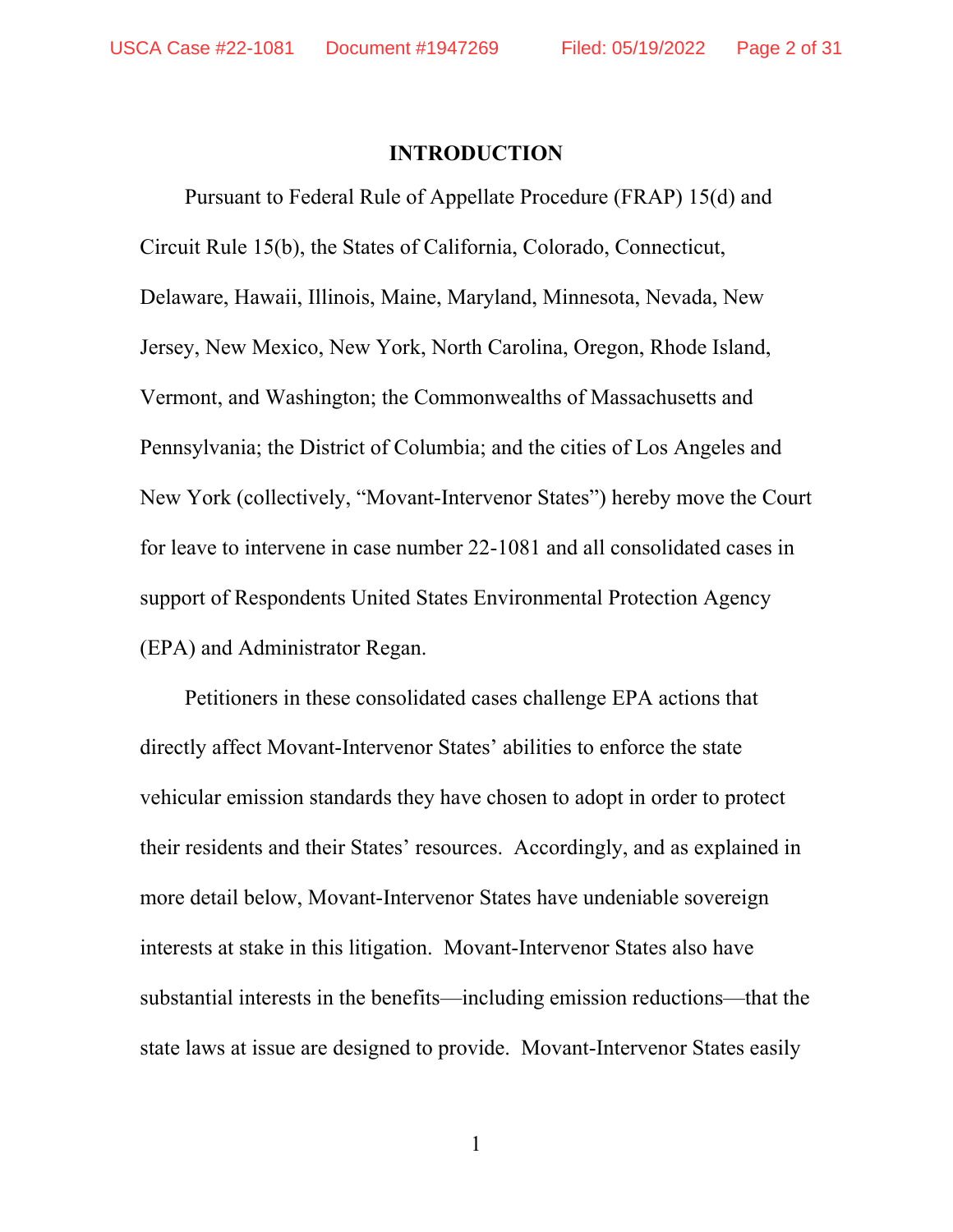satisfy the requirements for intervention and respectfully request the Court grant this motion.

Counsel for all Petitioners and for Respondents indicated they do not oppose Movant-Intervenor States' intervention.

## **BACKGROUND**

Through a series of Clean Air Act amendments beginning in 1967, Congress has carefully constructed a regulatory regime to control harmful emissions from new motor vehicles. Specifically, Congress determined that automakers could be subject to two, but only two, sets of emission standards, striking a balance between automakers' fears of "having to meet fifty-one separate sets of [state and federal] emissions control requirements" and the technological innovation and air quality benefits derived from differential regulation in limited markets. *Motor & Equip. Mfrs. Ass'n, Inc. v. EPA*  (*MEMA I*), 627 F.2d 1095, 1109 (D.C. Cir. 1979).

Under this carefully balanced regime, EPA must establish federal standards for new motor vehicles to control emissions that it determines "cause, or contribute to, air pollution which may reasonably be anticipated to endanger public health or welfare." 42 U.S.C. § 7521(a). And, while States are generally preempted from establishing their own standards for new motor vehicle emissions, 42 U.S.C. § 7543(a), Congress's regime provides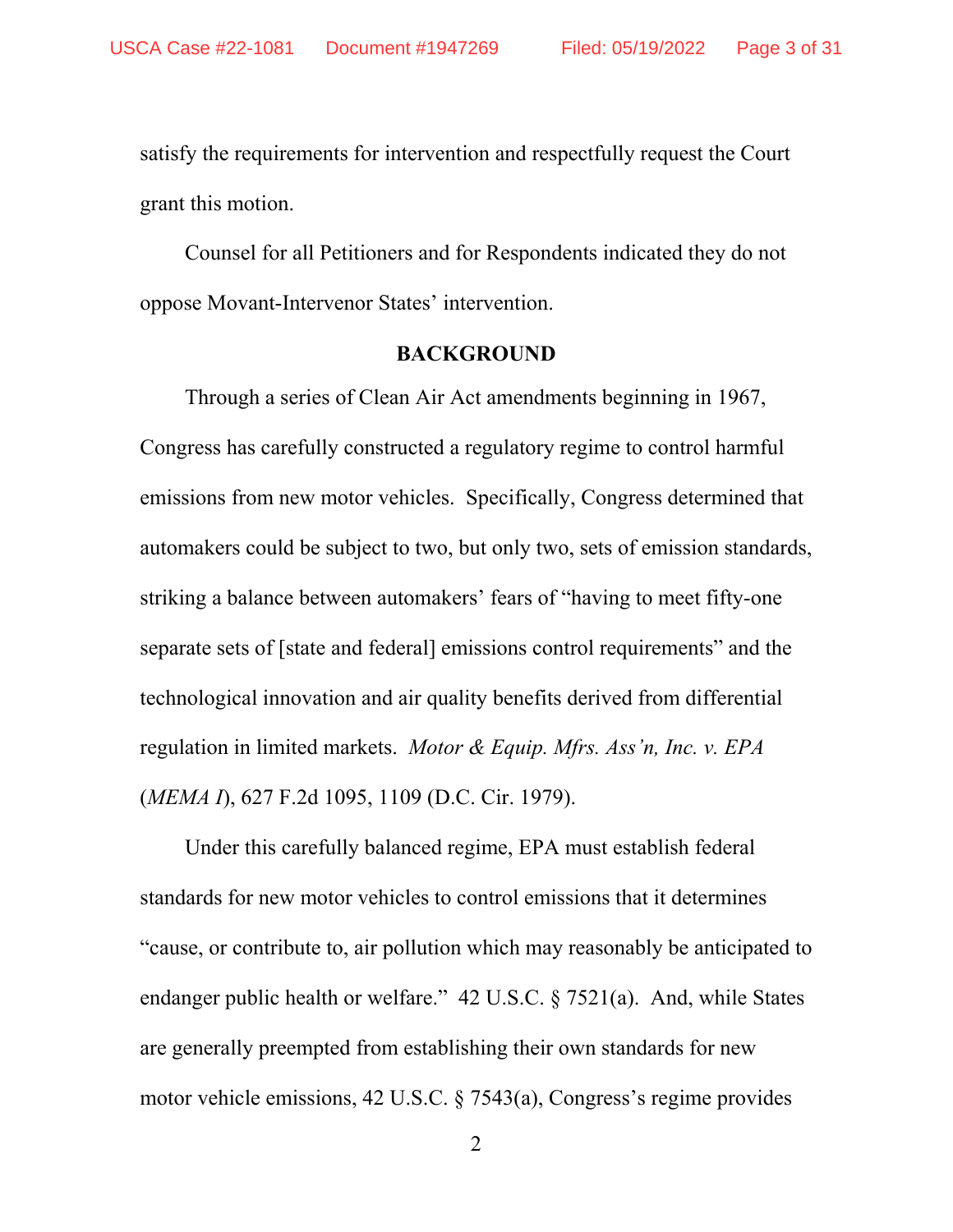two ways for States to adopt and enforce a second set of standards standards different from EPA's.

First, recognizing, *inter alia*, that California began regulating vehicular emissions before other States or the federal government, Congress opted to permit California to "improve on its already excellent program of emissions control." *MEMA I*, 627 F.2d at 1109-10 (internal quotation marks omitted). Specifically, Congress required EPA to grant a preemption waiver for California's new motor vehicle emission standards unless one of three limited criteria for denial of a waiver request is met. 42 U.S.C.  $\S 7543(b)(1).$ <sup>1</sup> In so doing, Congress recognized the "harsh reality" of

California's air pollution problems, as well as the regulatory expertise California had developed in this field. H.R. Rep. No. 90-728, at 96-97 (1967); *see also* S. Rep. No. 90-403, at 33 (1967). Congress also valued, and wanted to continue, the "benefits for the Nation" that had been realized from California implementing its own regulatory regime, including the

<sup>&</sup>lt;u>1</u> <sup>1</sup> The statutory provision requires EPA to grant such a waiver to "any" State which has adopted standards (other than crankcase emission standards) for the control of emissions from new motor vehicles or new motor vehicle engines prior to March 30, 1966." 42 U.S.C. § 7543(b)(1). "California is the only state which had adopted emission control standards (other than crankcase emission standards) before March 30, 1966. It is thus the only state eligible for a waiver." *MEMA I*, 627 F.2d at 1101 n.1.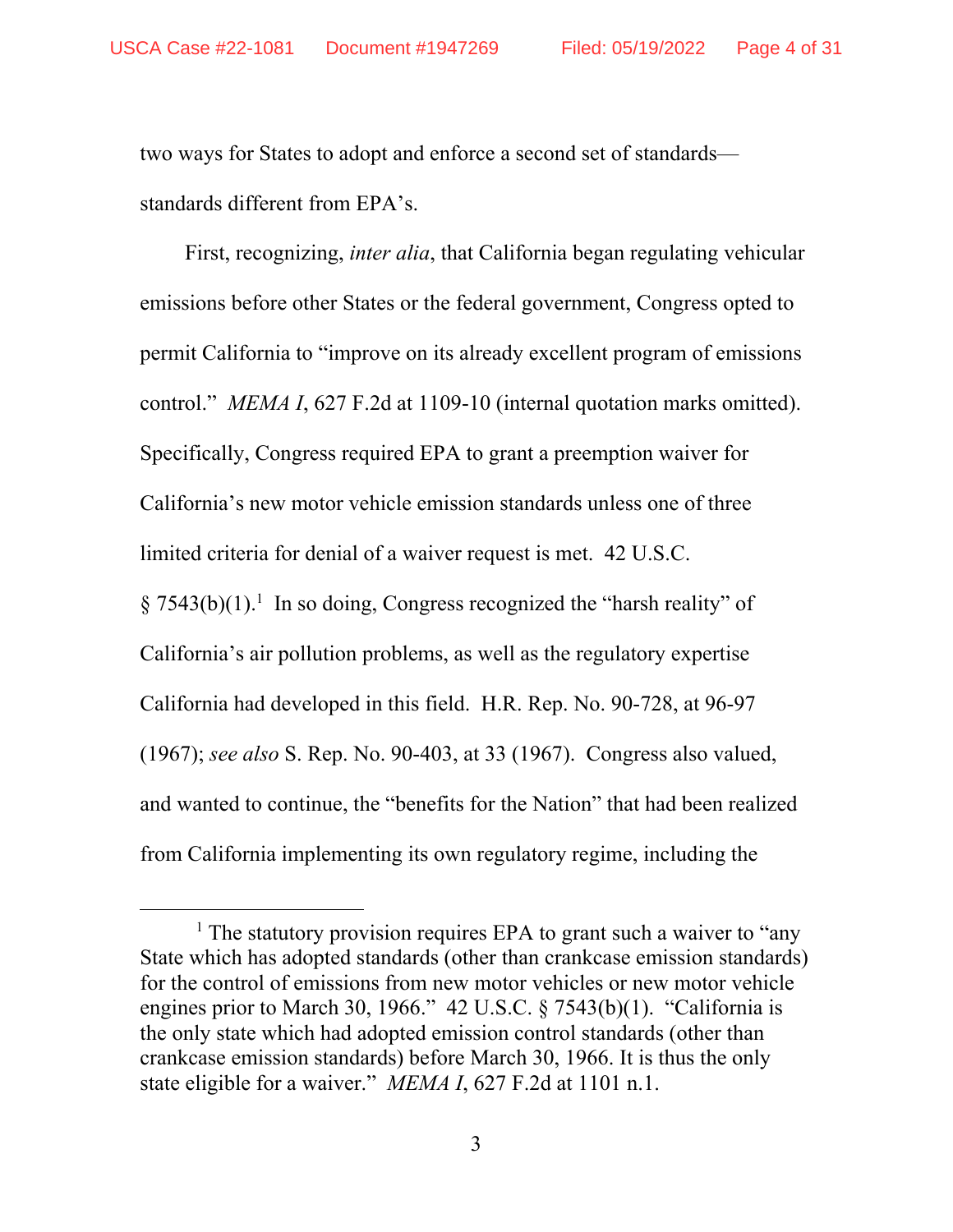development and commercialization in the California market of vehicular emission control technologies that EPA might later decide to require nationwide for the benefit of all Americans. *MEMA I*, 627 F.2d at 1109-10 (internal quotation marks omitted).

Second, Congress recognized that States other than California face challenges with air pollution control and might want the option to adopt and enforce vehicular emission standards different from—and often more stringent than—the federal standards promulgated by EPA. To that end, in Section 177 of the Clean Air Act, Congress authorized other States to adopt and enforce the vehicular emission standards for which California had obtained a preemption waiver, under certain conditions. 42 U.S.C. § 7507. In this way, Congress maintained the emission-reduction and other benefits that flow from the state regulatory experimentation that is foundational to our system of federalism while ensuring automakers can be subject to no more than two sets of emission standards.

This regulatory regime has operated as Congress intended for more than half a century. California has "expand[ed] its pioneering efforts" to reduce new motor vehicle pollution, pursuant to preemption waivers granted

4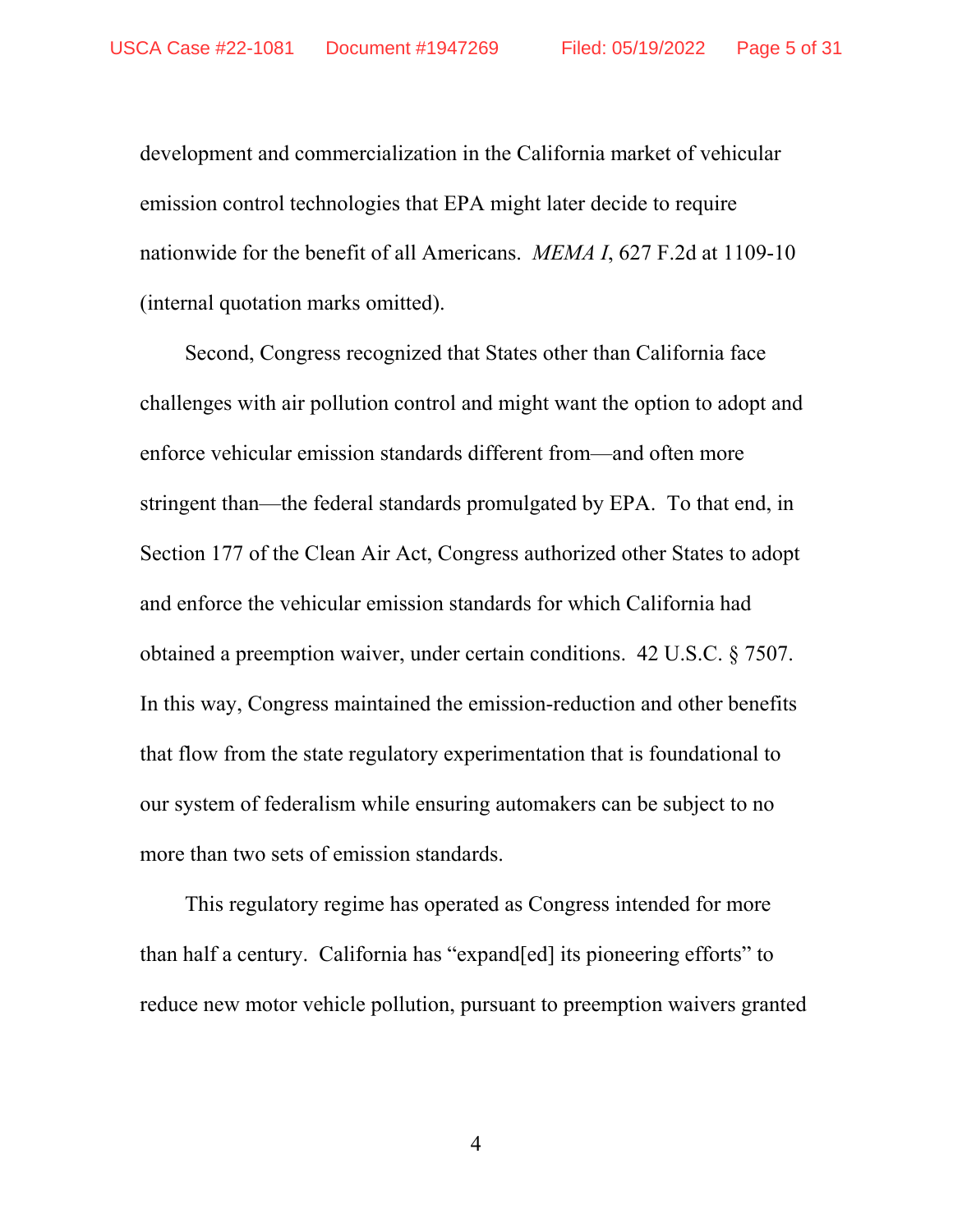by EPA. *See MEMA I*, 627 F.2d at 1111.<sup>2</sup> Seventeen other States sometimes referred to as "Section 177 States"—have adopted some or all of California's vehicular emission standards, having decided that those standards serve their States better than EPA's standards.<sup>3</sup> And EPA has continued to "draw[] heavily on the California experience to fashion and to improve the national efforts at emissions control," thereby reducing vehicular air pollution nationwide. *See MEMA I*, 627 F.2d at 1110.4

Pursuant to this regulatory regime, in 2013 EPA granted California a preemption waiver for the State's Advanced Clean Cars program, which included, among other things, the continuation of California's zeroemission-vehicle and greenhouse gas emission standards, with increasing stringency, for model years 2017 through 2025. 78 Fed. Reg. 2112 (Jan. 9, 2013). (EPA had previously granted California waivers for these standards

 <sup>2</sup> *See* https://www.epa.gov/state-and-local-transportation/vehicleemissions-california-waivers-and-authorizations#notices, *last visited* May 16, 2022.

<sup>3</sup> *See* § 177 States (8-5-2021) (NADA sales) (ca.gov), *last visited* May 16, 2022. New Mexico adopted California's light-duty vehicle emission standards on May 5, 2022. *See* New Mexico adopts Clean Car Rule — City of Albuquerque (cabq.gov). 4 *See also* October 26, 2018 California Air Resources Board

Comments on the Safer Affordable Fuel-Efficient (SAFE) Vehicles Rule for Model Years 2021-2026 Passenger Cars and Light Trucks at 44-48 (EPA-HQ-OAR-2021-0257-0132, Appendix F).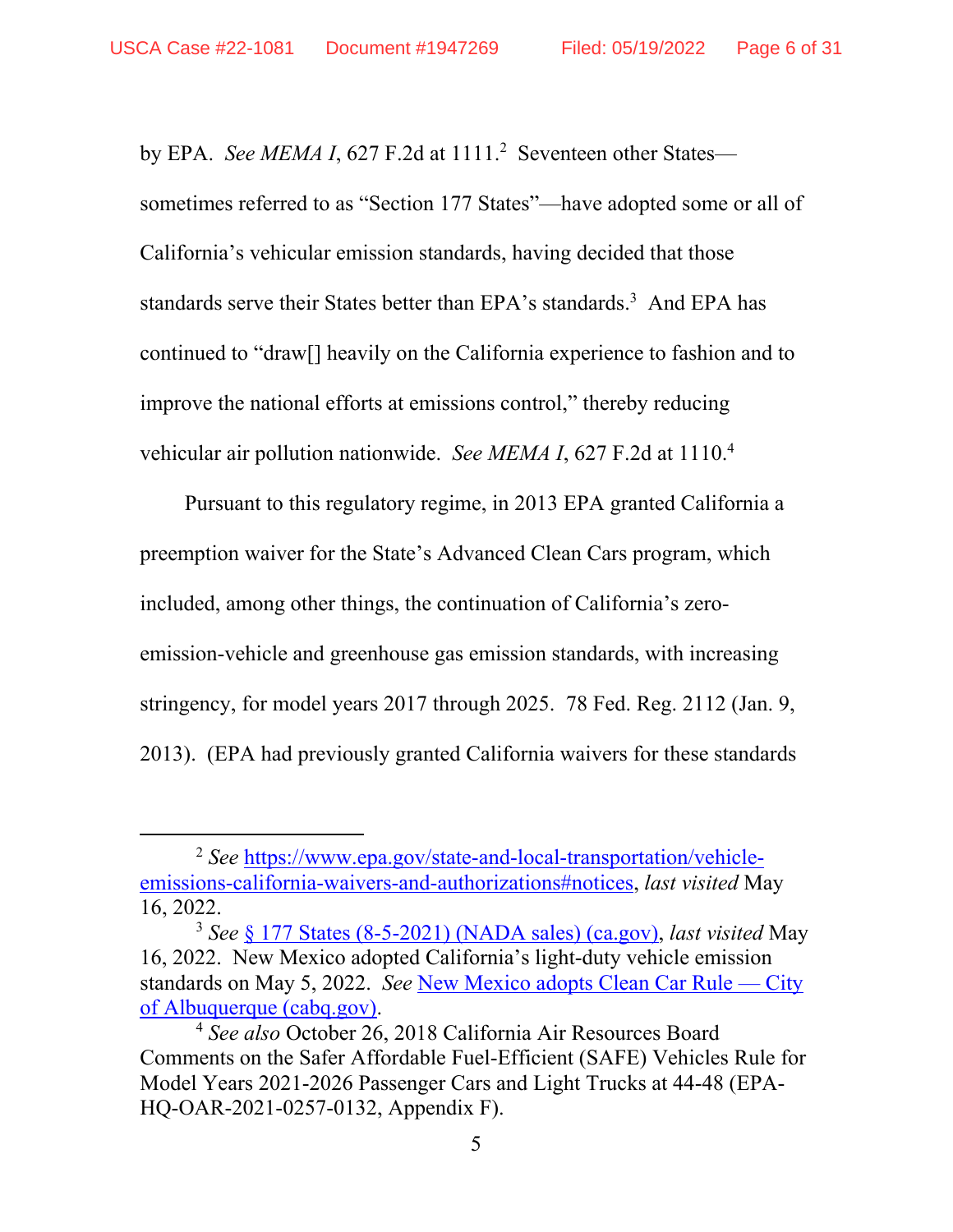for earlier model years. 58 Fed. Reg. 4166 (Jan. 13, 1993); 71 Fed. Reg. 78,190 (Dec. 28, 2006); 74 Fed. Reg. 32,744 (July 8, 2009).)

In 2019, however, EPA dramatically changed course and withdrew the 2013 waiver for California's zero-emission-vehicle and greenhouse gas emission standards. 84 Fed. Reg. 51,310 (Sept. 27, 2019). This withdrawal was unprecedented. In the more than fifty years that California has been obtaining preemption waivers for its vehicular emission standards, EPA had never previously withdrawn a waiver, in whole or in part. *See id.* at 51,332- 33. In the same Federal Register notice, EPA also announced an interpretation of Section 177 of the Clean Air Act, 42 U.S.C. § 7507, that would prohibit other States from enforcing California's greenhouse gas emission standards, even if California had a waiver for them. 84 Fed. Reg. at 51,350-51. Many Petitioners, including all of the Movant-Intervenor States, sought judicial review of EPA's actions in this Court. Case No. 19- 1230 (and consolidated). After a change in presidential administrations, those cases were put into abeyance pending reconsideration by EPA.

EPA has now completed its reconsideration and has reversed its 2019 actions. Petitioners here challenge those reversals. Specifically, Petitioners seek to vacate 1) EPA's reinstatement of the portions of the 2013 waiver it withdrew in 2019 and/or 2) EPA's withdrawal of its 2019 interpretation of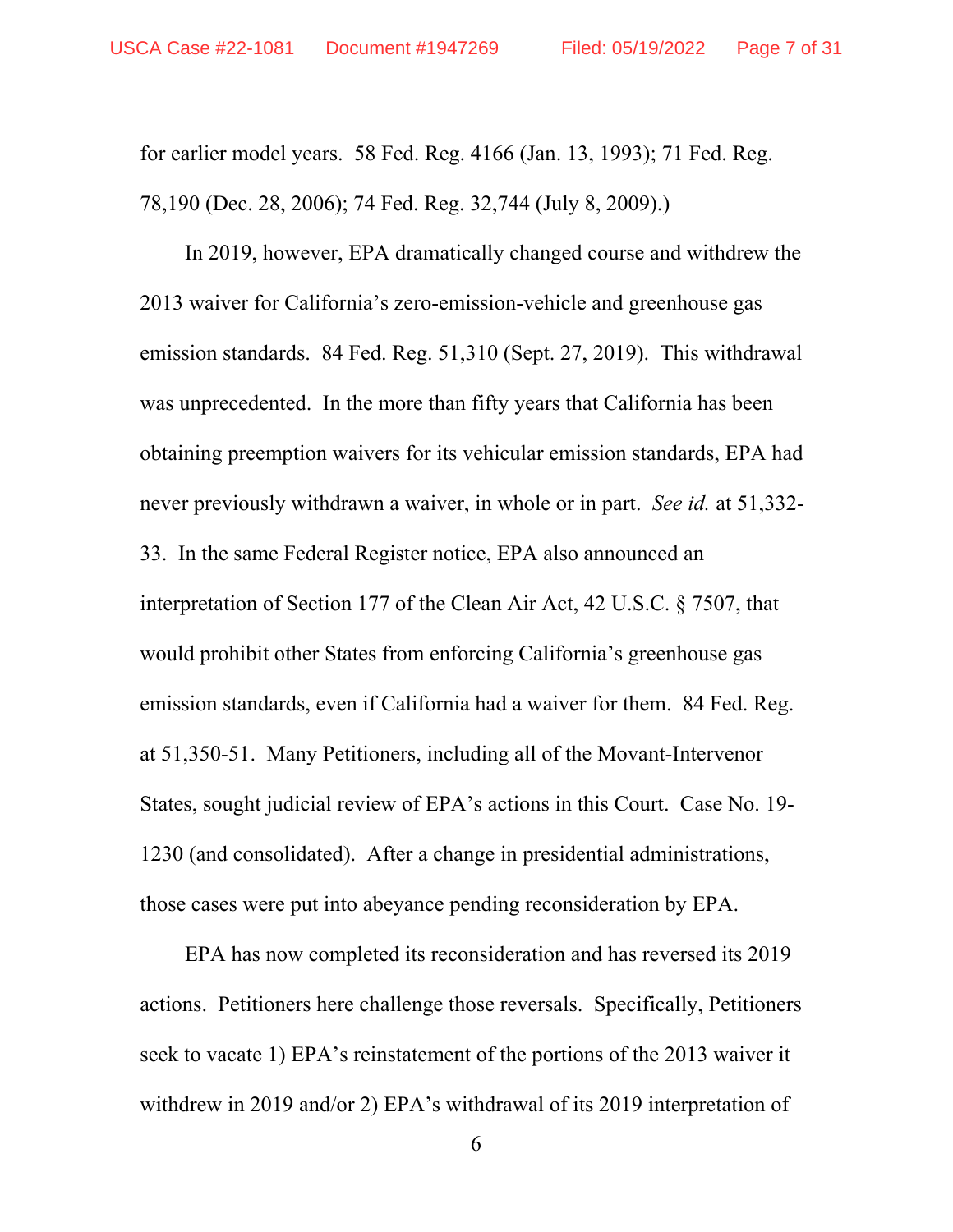Section 177. Some Petitioners may seek an even more dramatic remedy: a declaration that the waiver provision in the Clean Air Act is unconstitutional.<sup>5</sup> Movant-Intervenor States include States that have adopted one or both set of California standards at issue here. These States seek to intervene to defend EPA's actions in order to enforce their existing laws. All the Movant-Intervenor States, including those that have not adopted the California standards at issue, seek to protect the option to adopt and enforce state vehicular emission standards, as provided under the regulatory regime Congress constructed.

#### **LEGAL STANDARD**

Federal Rule of Appellate Procedure (FRAP) 15(d) authorizes intervention in circuit court proceedings to review agency actions on a motion containing "a concise statement of interest of the moving party and the grounds for intervention" that is filed "within 30 days after the petition for review." In determining whether to grant intervention motions, this Court draws on the policies underlying Federal Rule of Civil Procedure 24 (FRCP 24). *E.g.*, *Mass. Sch. of Law at Andover, Inc. v. United States*, 118

 $rac{1}{5}$ <sup>5</sup> Certain States have previously taken the position that Congress violated principles of equal sovereignty when it created the existing regulatory regime. Case No. 19-1230, Doc. No. 1862459 (Brief of Intervenors Ohio, et al).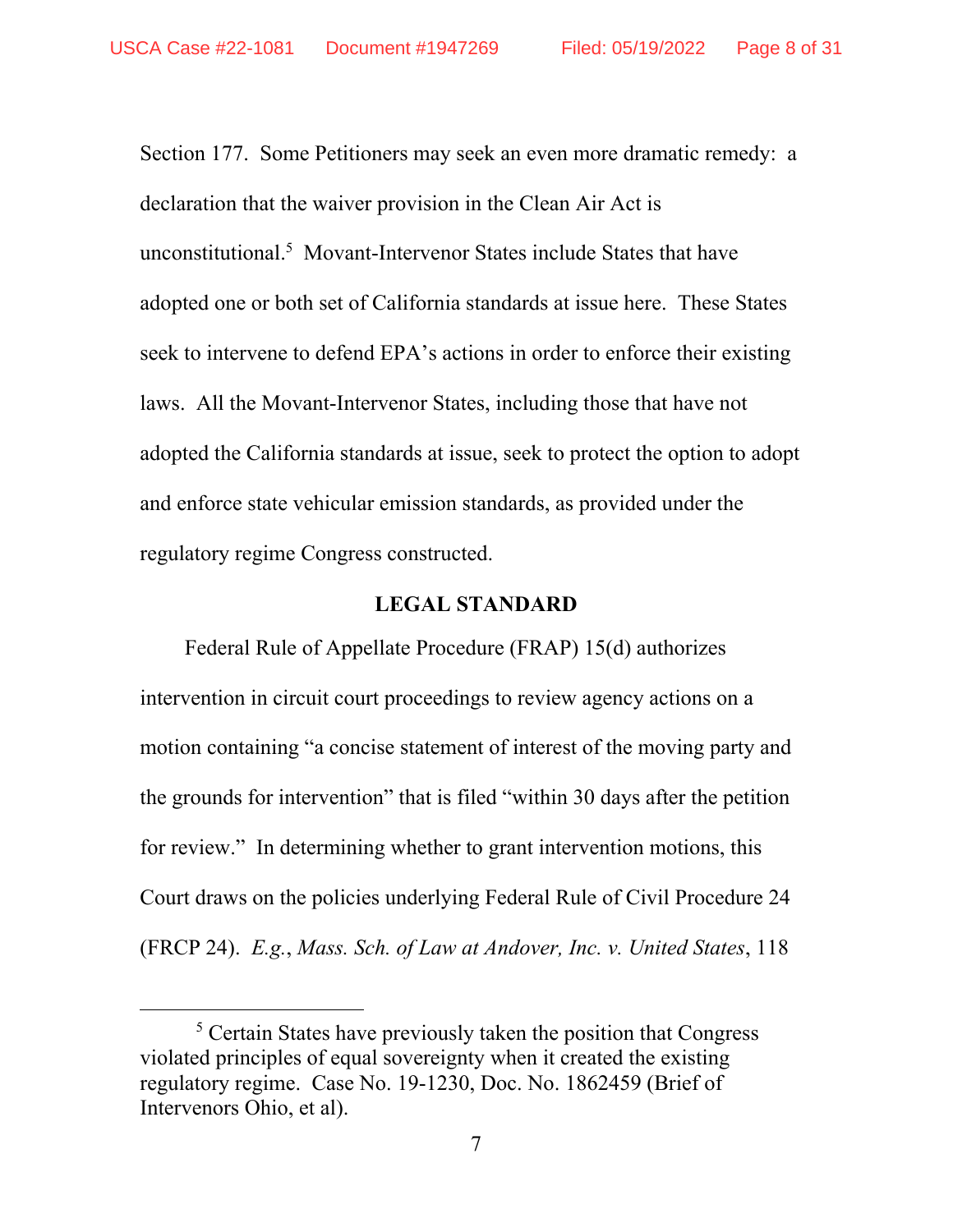F.3d 776, 779 (D.C. Cir. 1997) (applying FRCP 24 to intervention for the purposes of appeal). Under FRCP 24, courts require a party requesting intervention as of right to satisfy four factors:

> 1) timeliness of the application to intervene; 2) a legally protected interest; 3) that the action, as a practical matter, impairs or impedes that interest; and 4) that no party to the action can adequately represent the potential intervenor's interest.

*Crossroads Grassroots Pol'y Strategies v. FEC*, 788 F.3d 312, 320 (D.C. Cir. 2015); *see also Old Dominion Elec. Coop. v. FERC*, 892 F.3d 1223, 1232–33 (D.C. Cir. 2018) (resolving FRAP 15(d) motion to intervene by looking "to the timeliness of the motion to intervene and whether the existing parties can be expected to vindicate the would-be intervenor's interests").

A court may also grant permissive intervention when a movant makes a "timely application" and the "applicant's claim or defense and the main action have a question of law or fact in common," FRCP 24(b)(1); *see also EEOC v. Nat'l Children's Ctr., Inc.*, 146 F.3d 1042, 1045 (D.C. Cir. 1998); or when "a federal or state governmental officer or agency" seeks to intervene and "a party's claim or defense is based on … (A) a statute or executive order administered by the officer or agency; or (B) any regulation,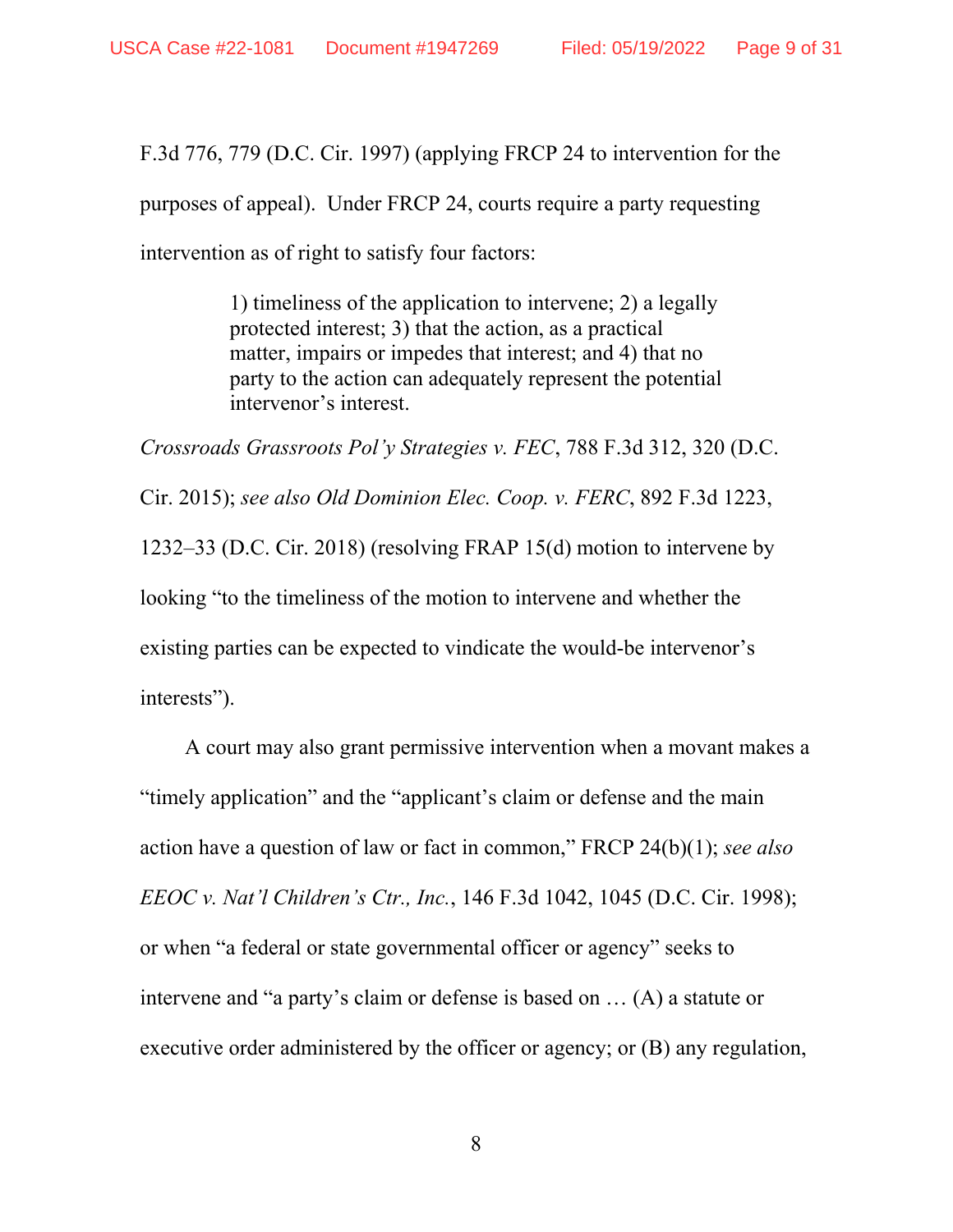order, requirement, or agreement issued or made under the statute or

executive order," FRCP 24(b)(2).

#### **ARGUMENT**

# **I. MOVANT-INTERVENOR STATES ARE ENTITLED TO INTERVENTION AS OF RIGHT**

Movant-Intervenor States easily satisfy the requirements for intervention as of right.

## **A. Movant-Intervenor States Have Article III Standing and Legally Protected Interests that Could Be Impaired**

"The standing inquiry for an intervening-defendant is the same as for a plaintiff: the intervenor must show injury in fact, causation, and redressability." *Crossroads Grassroots*, 788 F.3d at 316. Movant-Intervenor States can establish all three factors.

This Court's "cases have generally found a sufficient injury in fact where a party benefits from agency action, the action is then challenged in court, and an unfavorable decision would remove the party's benefit." *Crossroads Grassroots*, 788 F.3d at 317. There is no question that California and the other States that have adopted California's standards, or may wish to do so, benefit from EPA's reinstatement of this preemption waiver. The waiver allows the Movant-Intervenor States who have already adopted these standards to enforce their own laws and allows other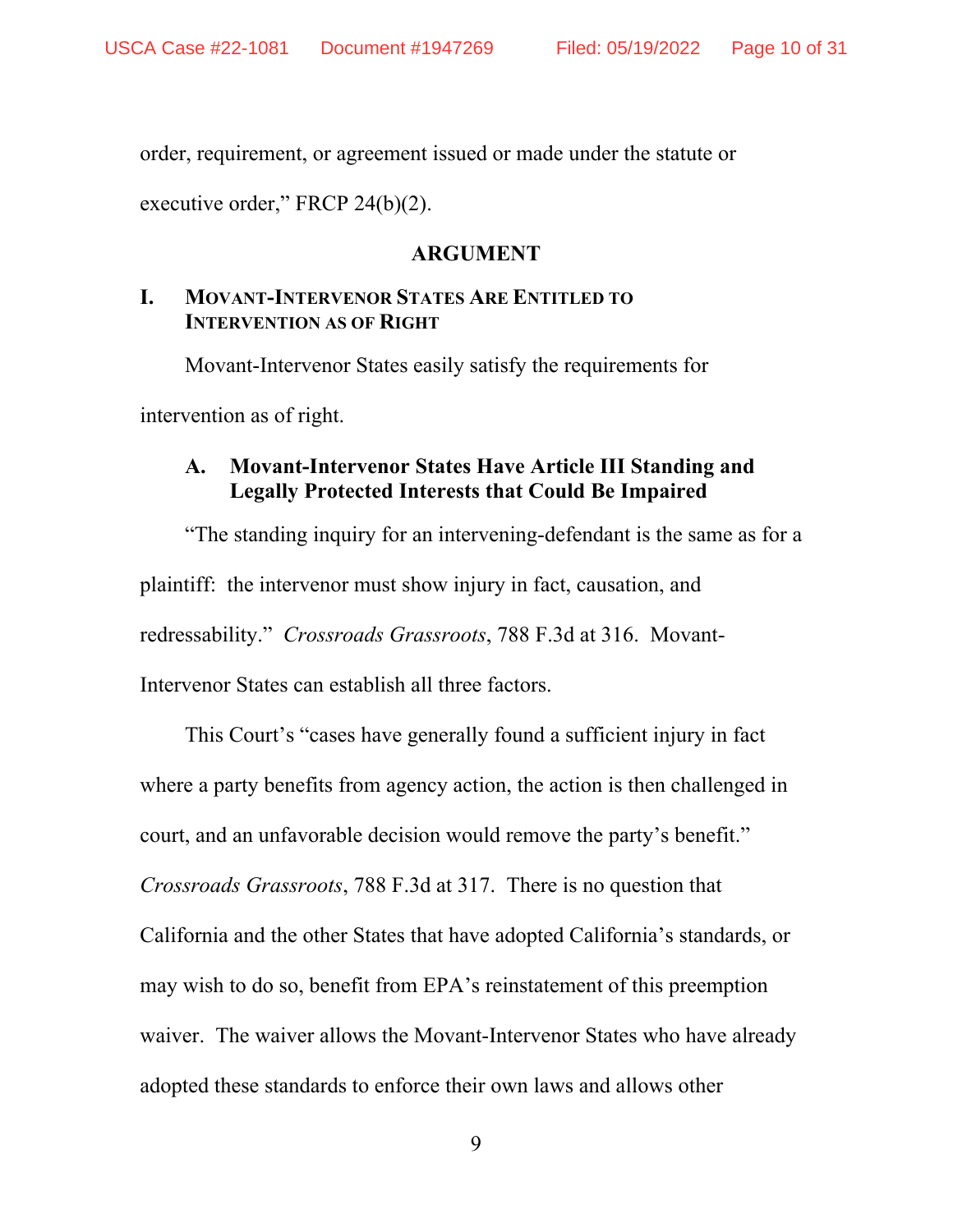qualifying States to decide for themselves, as Congress intended, whether to pursue that same course. *New Jersey v. EPA*, 989 F.3d 1038, 1045 (D.C. Cir. 2021) ("Standing is usually self-evident when the petitioner is an object of the challenged government action."). And if EPA's reinstatement were vacated by an unfavorable decision of this Court, those States would be injured by, once again, being preempted from enforcing their laws or exercising the options afforded to them by Congress. *Alaska v. U.S. Dep't of Transp.*, 868 F.2d 441, 444 (D.C. Cir. 1989) ("Inasmuch as this preemptive effect is the injury of which petitioners complain, we are satisfied that the States meet the standing requirements of Article III."); *see also Crossroads Grassroots*, 788 F.3d at 318 ("Losing the favorable order would be a significant injury in fact.").

In addition to infringing upon their sovereign authority and the rights afforded them by Congress, the inability to enforce existing state laws would result in increased vehicular emissions in Movant-Intervenor States. Those increased emissions cause Movant-Intervenor States other harms, including the inability to "employ a duly enacted [state law] to help prevent" harms to local residents and businesses, *Maryland v. King*, 567 U.S. 1301, 1303 (2012), the inability to achieve mandatory emissions reductions, damage to

10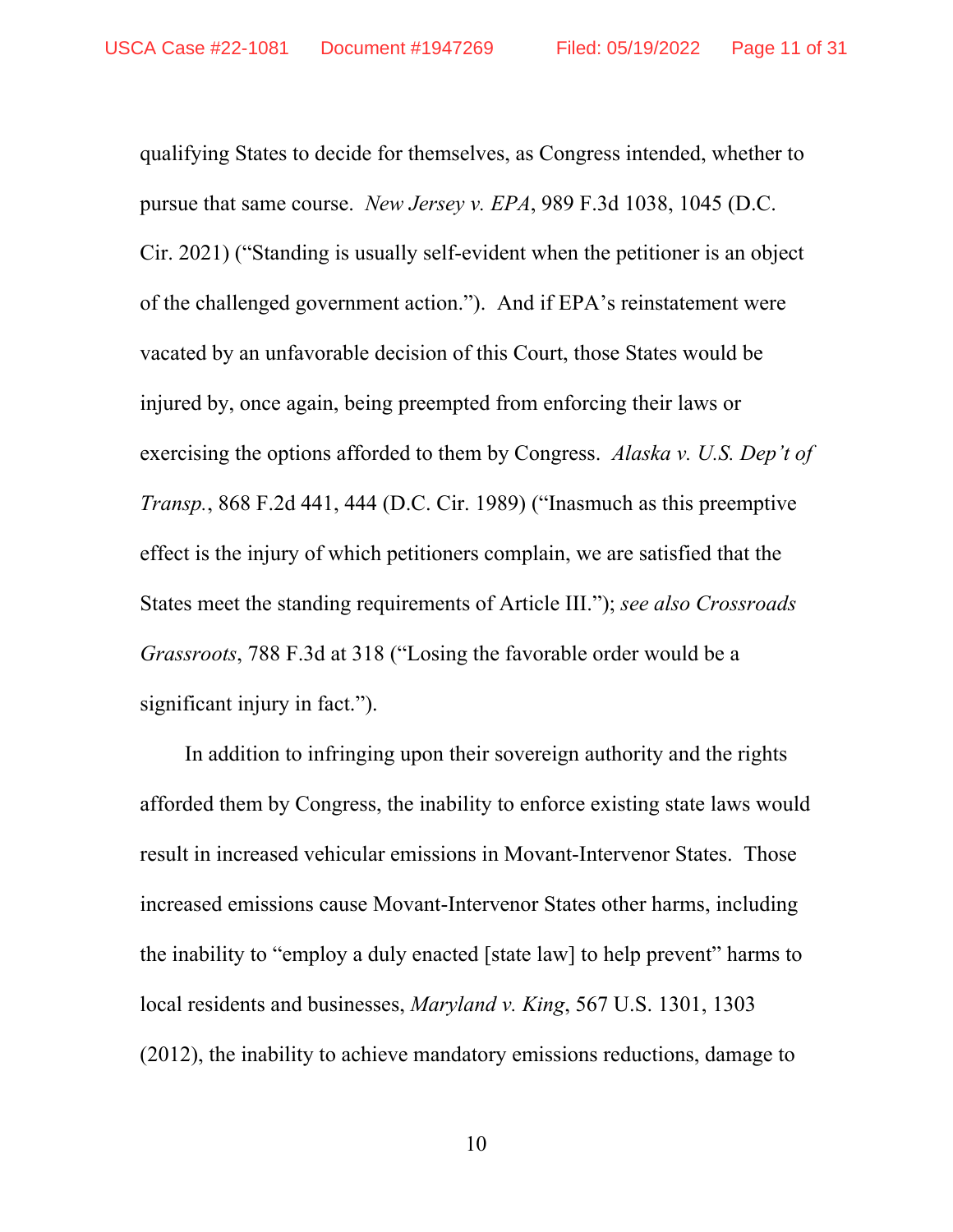publicly owned land and infrastructure, and increased expenditures of public funds.<sup>6</sup>

It also "rationally follows" that the injuries Movant-Intervenor States would face are "directly traceable" to Petitioners' challenges to EPA's waiver reinstatement and that Movant-Intervenor States "can prevent the injur[ies] by defeating" those challenges. *Crossroads Grassroots*, 788 F.3d at 316. Thus, all three requirements for Article III standing are met as to challenges to EPA's waiver reinstatement.

Movant-Intervenor States also have Article III standing to intervene to defend EPA's rescission of its 2019 interpretation of Section 177. According to that interpretation, no other State could adopt and enforce California's greenhouse gas emission standards even if California has a preemption waiver for those standards. 84 Fed. Reg. at 51,350-51. Movant-Intervenor States maintain that EPA has no authority to prevent States from exercising their congressionally authorized option to adopt California's vehicular emission standards. *See* 42 U.S.C. § 7507. Nonetheless, EPA's 2019 interpretation cast a cloud of uncertainty over Section 177 States'

 <sup>6</sup> <sup>6</sup> Decl. of Sylvia Vanderspek at ¶ 16-20, 22-23; Decl. of Elizabeth Scheehle at ¶¶ 15, 18, 21-28, 30; Decl. of Christopher M. LaLone a ¶¶ 2, 13- 14, 15, 23, 25-30, 32-35; Decl. of Mark Hammond at ¶¶ 11, 13-16, 23, 29- 31; Decl. of Christine Kirby at ¶¶ 16, 22-23, 30-31, 34-35.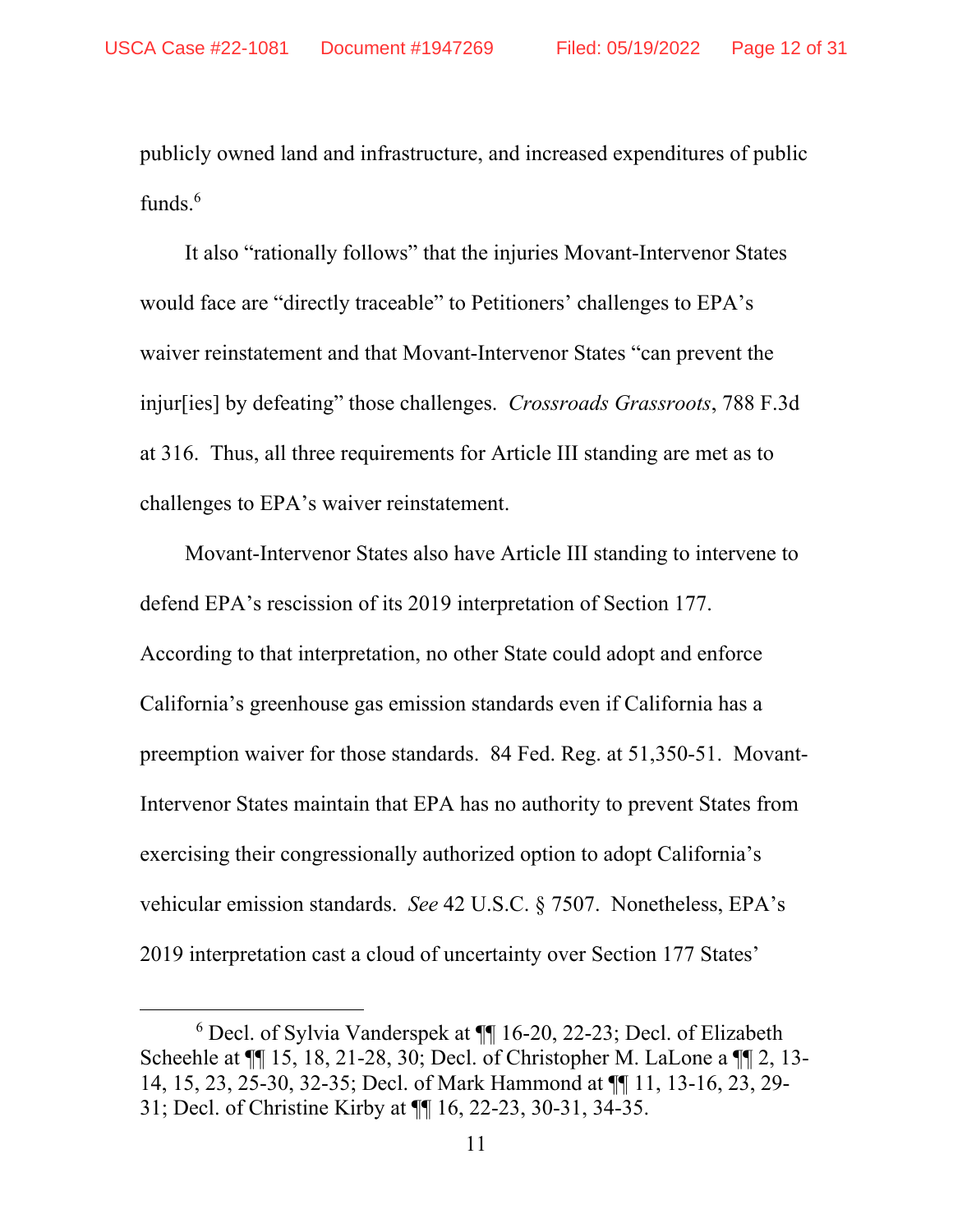adoption and implementation of California's greenhouse gas emission standards.

For example, EPA "acknowledge[d] that its action ... may have implications for certain prior and potential future EPA reviews of and actions on" State Implementation Plans to meet federal National Ambient Air Quality Standards (NAAQS), suggesting EPA would not approve—or might attempt to rescind prior approval of—a State's plan that relied on adoption of California's greenhouse gas emission standards for some of its emission reductions. 84 Fed. Reg. at 51,338 n.256.<sup>7</sup> States would thus be forced into a perverse choice. They could choose to include or retain the California standards in their plans and risk disapproval (and the weighty consequences that can follow, *e.g.,* 42 U.S.C. § 7509(b)); or they could omit

 $\frac{1}{7}$  $\frac{7}{7}$  The Clean Air Act "establishes a joint state and federal program for regulating the nation's air quality, directing EPA to formulate national ambient air quality standards … and requiring states to develop EPA approved plans, known as State Implementation Plans …, describing how they will achieve and maintain the NAAQS. States that fail to comply with these requirements are subject to various sanctions …." *New Jersey*, 989 F.3d at 1042. California and the Section 177 States often rely on their adoption of California vehicular emission standards as part of their State Implementation Plans, and EPA has approved multiple States' plans that include state zero-emission vehicle and greenhouse gas emission standards (or both). *E.g.*, 82 Fed. Reg. 42,233 (Sept. 7, 2017) (Maine); 81 Fed. Reg. 39,424, 39,425 (June 16, 2016) (California); 80 Fed. Reg. 40,917 (July 14, 2015) (Delaware).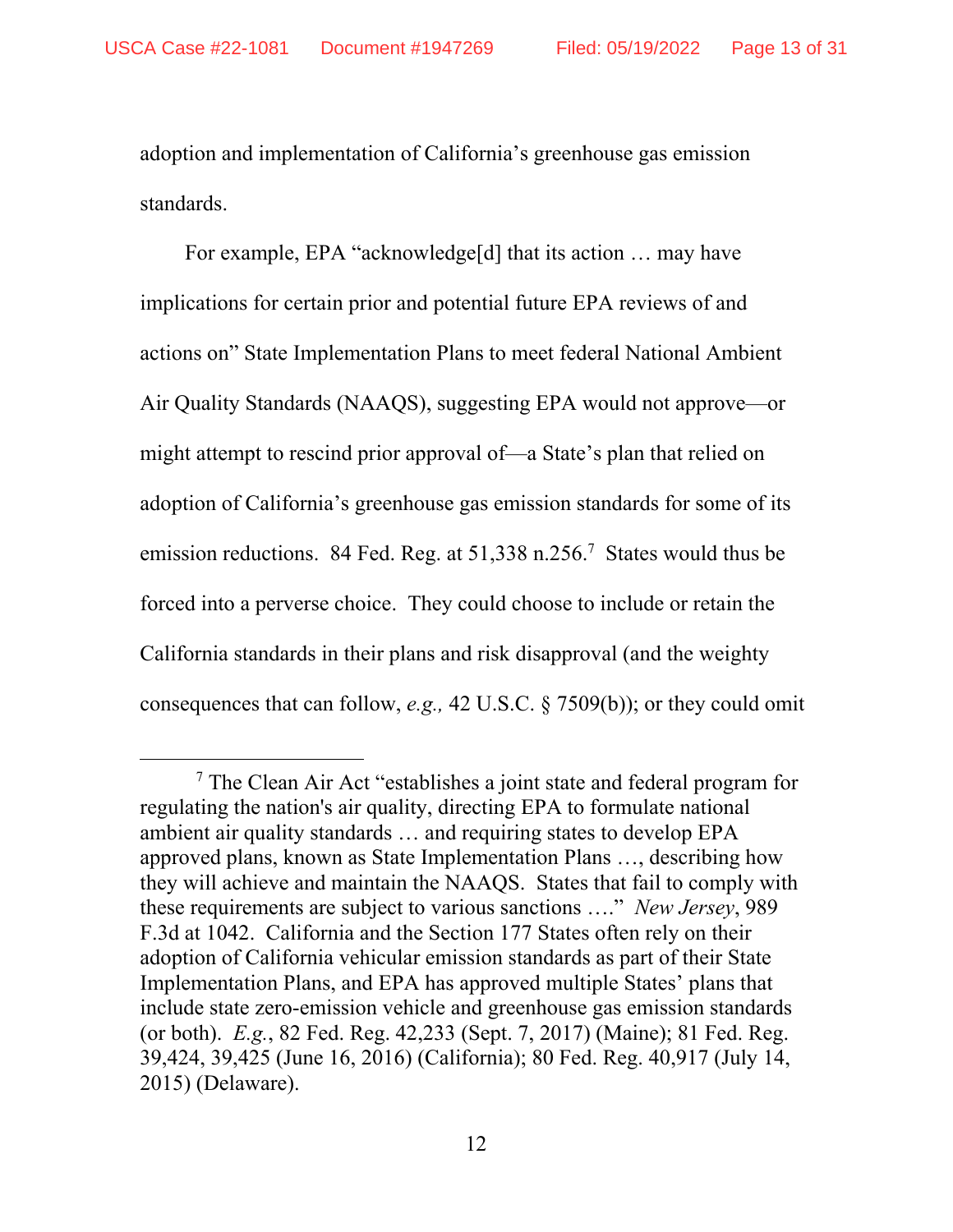the California standards and consider imposing *additional* (and likely costly) emission-reducing measures on other sources of pollution in order to replace the emission reduction benefits of the omitted vehicular emission standards.

Movant-Intervenor States have strong interests in avoiding the injury involved in having to face such stark choices and, generally, in ensuring their abilities to attain and maintain the NAAQS. *See New Jersey*, 989 F.3d at 1047 (holding State had standing "based on harm to its ability to attain the  $NAAQS$ ").<sup>8</sup> And, as above, because that injury is "directly traceable" to Petitioners' challenges to EPA's rescission and because Movant-Intervenor States "can prevent the injury by defeating" those challenges, all three requirements for Article III standing are met. *Crossroads Grassroots*, 788 F.3d at 316.

For the same reasons, Movant-Intervenor States also meet the FRCP 24(a) requirements for legally protected interests that may be impaired or impeded by this litigation. This Court has observed that the FRCP 24(a) and Article III standing requirements overlap substantially. *Roeder v. Islamic Republic of Iran*, 333 F.3d 228, 233 (D.C. Cir. 2003) ("One court has rightly pointed out that any person who satisfies Rule 24(a) will also meet Article

 <sup>8</sup> *See also* Decl. of Sylvia Vanderspek at ¶¶ 17-23; Decl. of Mark Hammond at ¶¶ 18-22.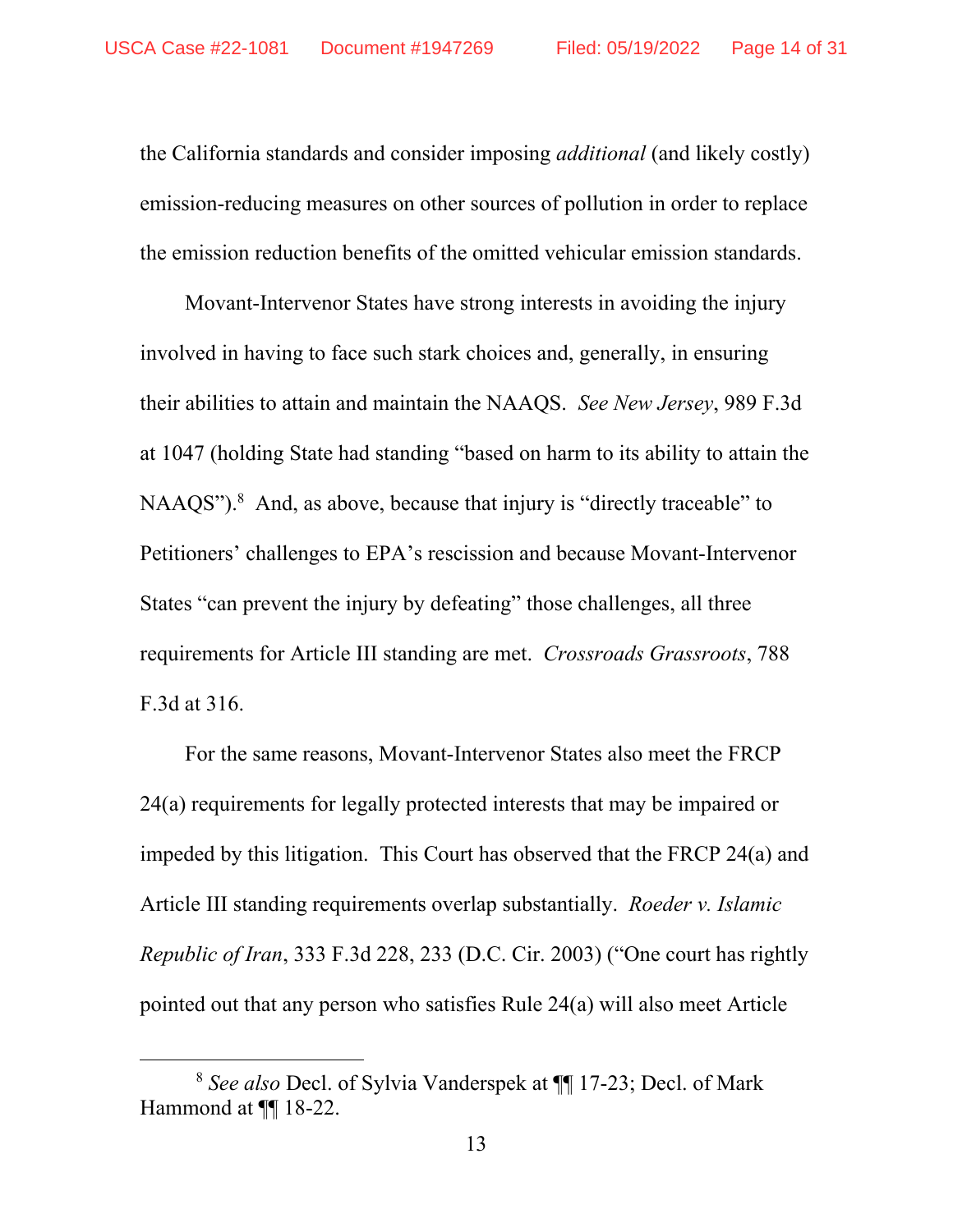III's standing requirement."). Moreover, Movant-Intervenor States "clearly ha[ve] a legitimate interest in the continued enforceability of [their] own statutes," *Cameron v. EMW Women's Surgical Ctr., P.S.C.*, 142 S. Ct. 1002, 1004 (2022), and in the emission reduction benefits those laws are designed to produce, *Maryland*, 567 U.S. at 1303; *Alaska*, 868 F.2d at 444. It is not surprising, then, that this Court and other courts have consistently granted motions to intervene to defend these state interests with regard to other preemption waivers. *E.g.*, *MEMA I*, 627 F.2d at 1095; *Am. Trucking Associations, Inc. v. EPA*, 600 F.3d 624, 625 (D.C. Cir. 2010); *Chamber of Com. v. EPA*, 642 F.3d 192, 196 (D.C. Cir. 2011); *Dalton Trucking, Inc. v. EPA*, 846 F. App'x 442, 443 (9th Cir. 2021). As discussed above, if Petitioners are successful in their efforts to vacate EPA's reinstatement, those interests will certainly be impaired. Movant-Intervenor States thus satisfy the interest requirements for intervention as of right under FRCP 24(a), as well as the requirements for Article III standing.

## **B. Movant-Intervenor States Also Satisfy the Other Requirements for Intervention as of Right**

Timeliness: This motion is timely. FRAP 15(d) provides that a party seeking intervention must do so "within 30 days after the petition for review is filed." The petition in Case No. 22-1081 was filed on May 12, 2022.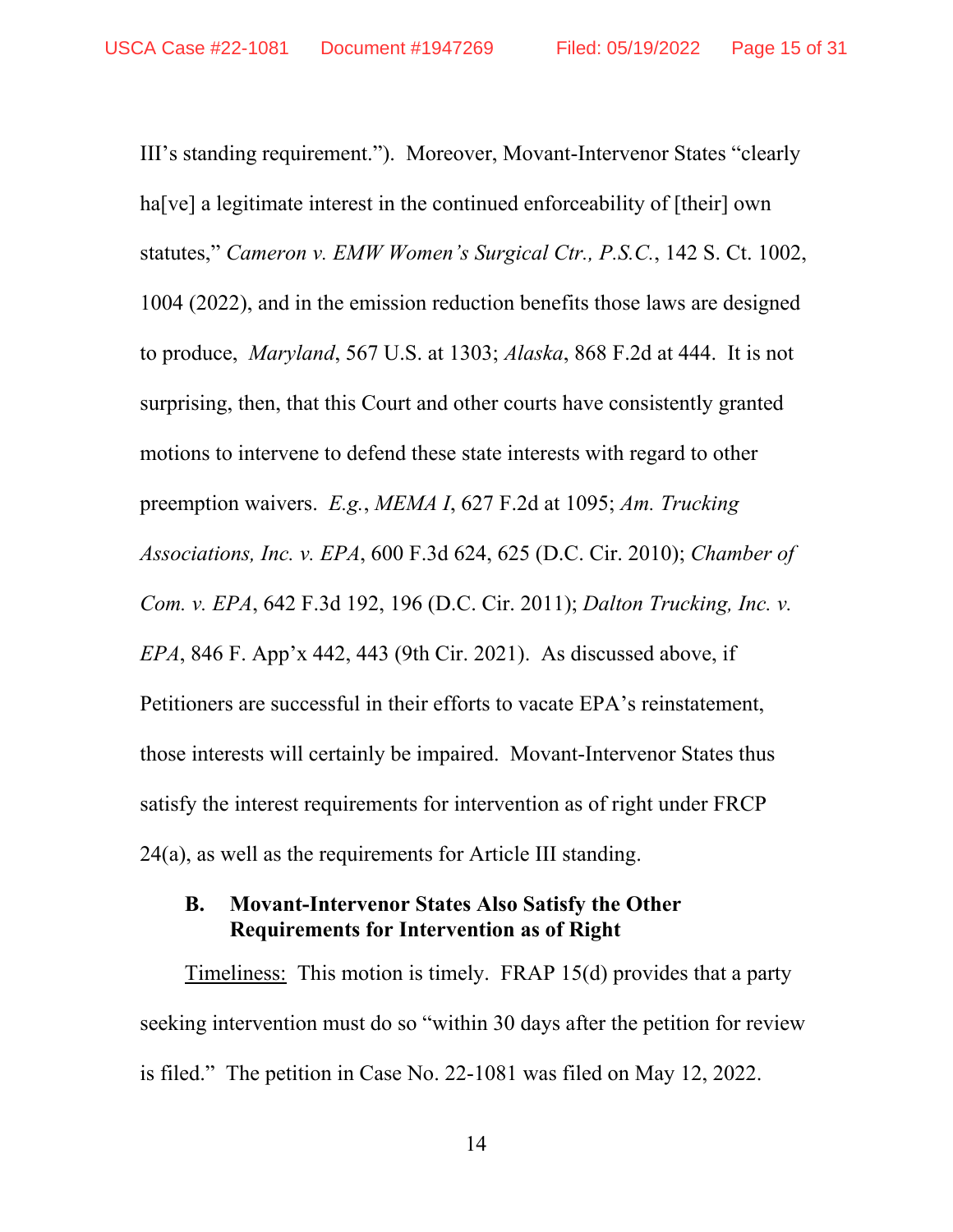ECF Doc. No. 1946617. This motion is well within the 30-day period provided by FRAP 15(d).

Vindication of Interests by Existing Parties: Under *Old Dominion*, this Court considers "whether the existing parties can be expected to vindicate the would-be intervenor's interests," 892 F.3d at 1232–33, and under FRCP 24(a) this Court similarly considers whether "existing parties adequately represent" the would-be intervenor's interests, FRCP 24(a). This final requirement for intervention is "not onerous," and a "movant ordinarily should be allowed to intervene unless it is clear that" existing parties "will provide adequate representation." *Crossroads Grassroots*, 788 F.3d at 321. "[G]eneral alignment" between would-be intervenors and existing parties is not dispositive. *Id.*

Movant-Intervenor States more than meet this "minimal burden." *Id.* They have unique sovereign interests in their abilities to 1) enforce their own, existing laws; and 2) exercise the congressionally granted option to adopt and enforce California vehicular emission standards (assuming the conditions in 42 U.S.C. § 7507 are satisfied). These state sovereign interests are different from EPA's interests in defending its actions and the grounds on which they were taken, even if Movant-Intervenor States and EPA are generally aligned in contending that the petitions should be denied. As a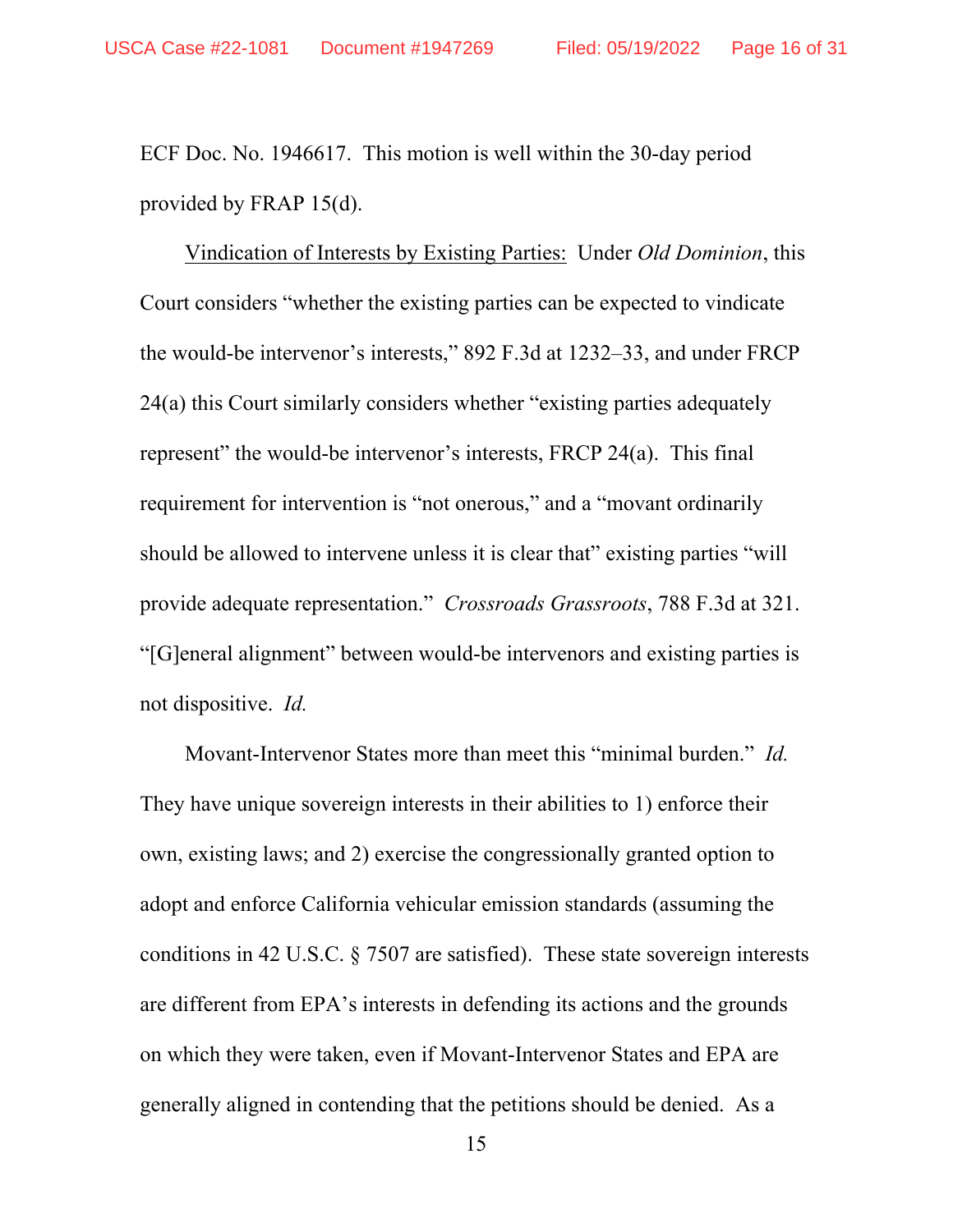consequence, EPA and Movant-Intervenor States may choose to advance different arguments or make different strategic choices in this litigation. Indeed, the history of EPA's 2013 waiver grant, its 2019 partial withdrawal, and its 2022 reinstatement indicates that EPA and Movant-Intervenor States have not always agreed on the questions at issue in this litigation and that EPA may not adequately represent these States' interests. Movant-Intervenor States therefore satisfy this final requirement for intervention as of right.

# **II. ALTERNATIVELY, MOVANT-INTERVENOR STATES ARE ENTITLED TO PERMISSIVE INTERVENTION**

While Movant-Intervenor States readily satisfy the requirements for intervention as of right, they also satisfy the requirements for permissive intervention. Under Federal Rule of Civil Procedure 24(b)(1), courts may "permit anyone to intervene who . . . has a claim or defense that shares with the main action a common question of law or fact" so long as the motion is timely and intervention would not "unduly delay or prejudice the rights of the original parties." FRCP 24(b)(1)(B), (3). As discussed above, this motion is timely, and there is no basis for a conclusion that Movant-Intervenor States' intervention at this early stage will cause undue delay or prejudice.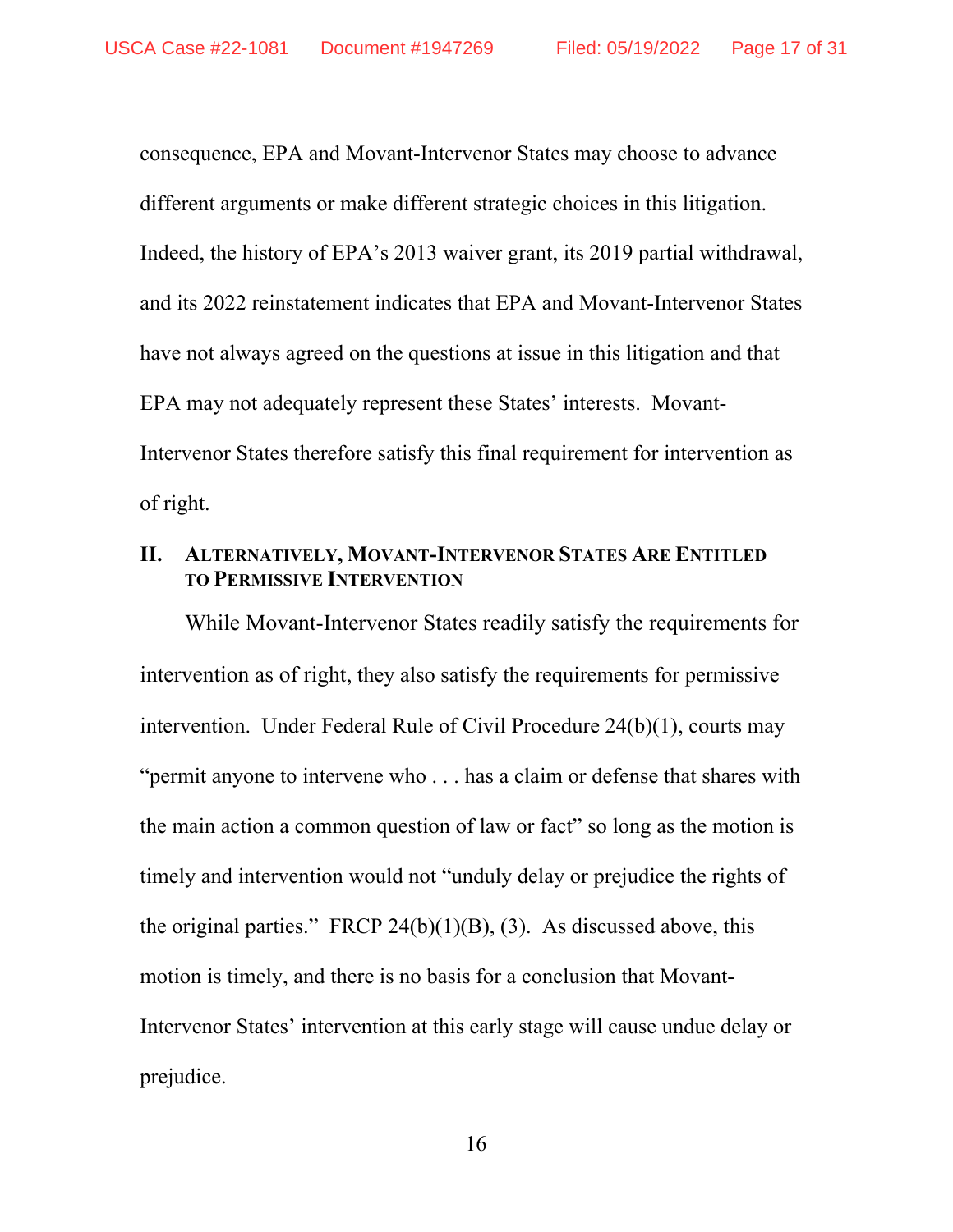Moreover, as discussed above, Movant-Intervenor States seek to intervene to protect their ability to adopt and enforce their own laws and to exercise their congressionally established rights to choose which vehicular emission standards will be enforceable within their respective jurisdictions. The claims and defenses of Movant-Intervenor States unquestionably share commonality with the petitions which seek to prevent these States from adopting and enforcing their own laws and from exercising their congressionally provided rights.

In addition, to the extent that any "party's claim or defense"—such as a party's claims concerning injuries as a basis for standing—is based on the state regulatory programs that are the subject of EPA's preemption waiver reinstatement, the Movant-Intervenor States that administer those programs are entitled to permissive intervention under Federal Rule of Civil Procedure  $24(b)(2)$ .

#### **CONCLUSION**

Movant-Intervenor States respectfully request that this Court grant them intervention as of right or, in the alternative, permissive intervention, for the reasons discussed above.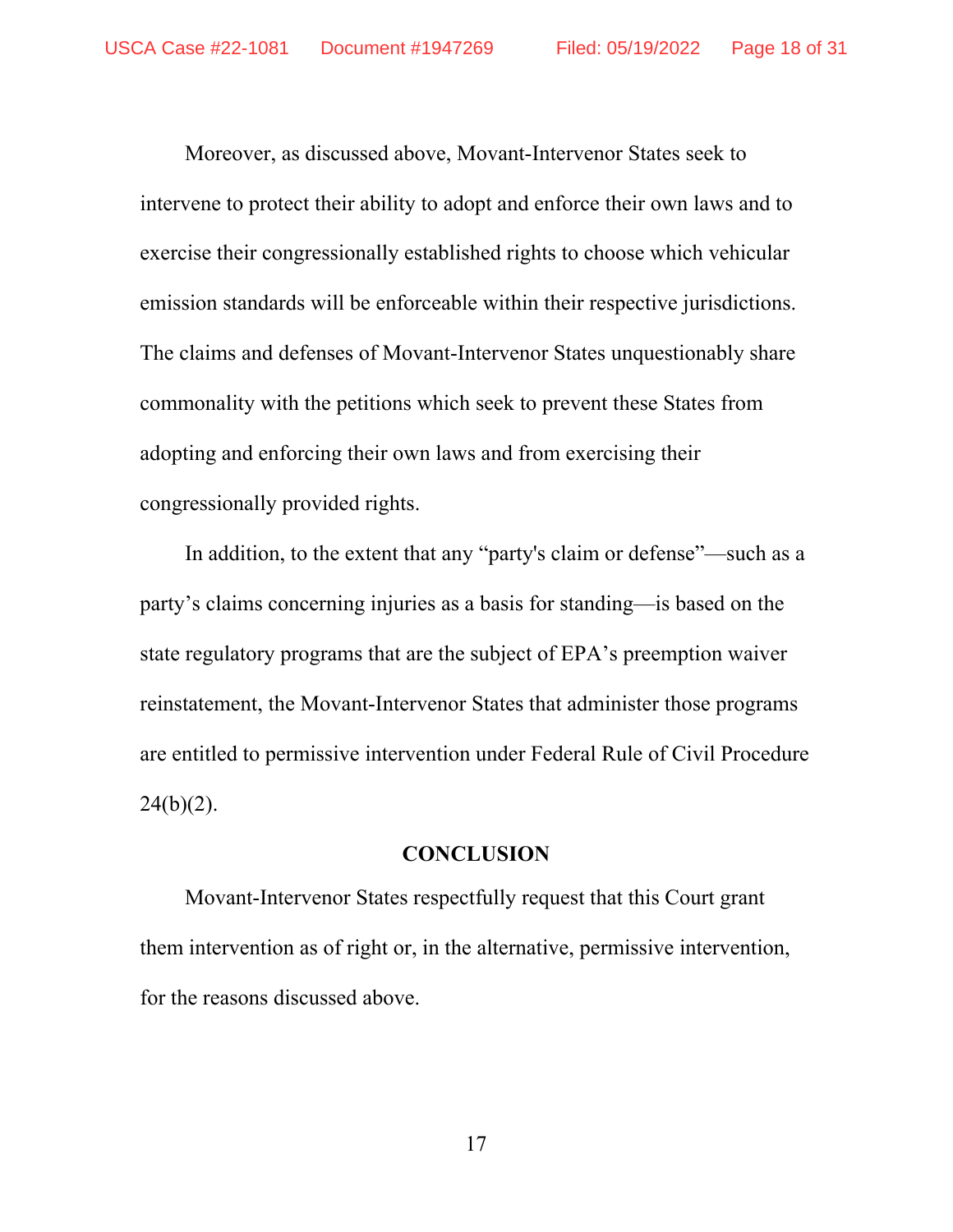Dated: May 19, 2022 Respectfully submitted,

ROB BONTA Attorney General of California ROBERT W. BYRNE EDWARD H. OCHOA Senior Assistant Attorneys General GARY E. TAVETIAN DAVID A. ZONANA Supervising Deputy Attorneys General CAITLAN MCLOON LINDSAY N. WALTER Deputy Attorneys General

*/s/ M. Elaine Meckenstock* 

M. ELAINE MECKENSTOCK Deputy Attorney General 1515 Clay Street, 20th Floor P.O. Box 70550 Oakland, CA 94612-0550 Telephone: (510) 879-0299 Fax: (510) 622-2270 Email: Elaine.Meckenstock@doj.ca.gov *Attorneys for State of California, by and through its Governor Gavin Newsom, its Attorney General Rob Bonta, and the California Air Resources Board*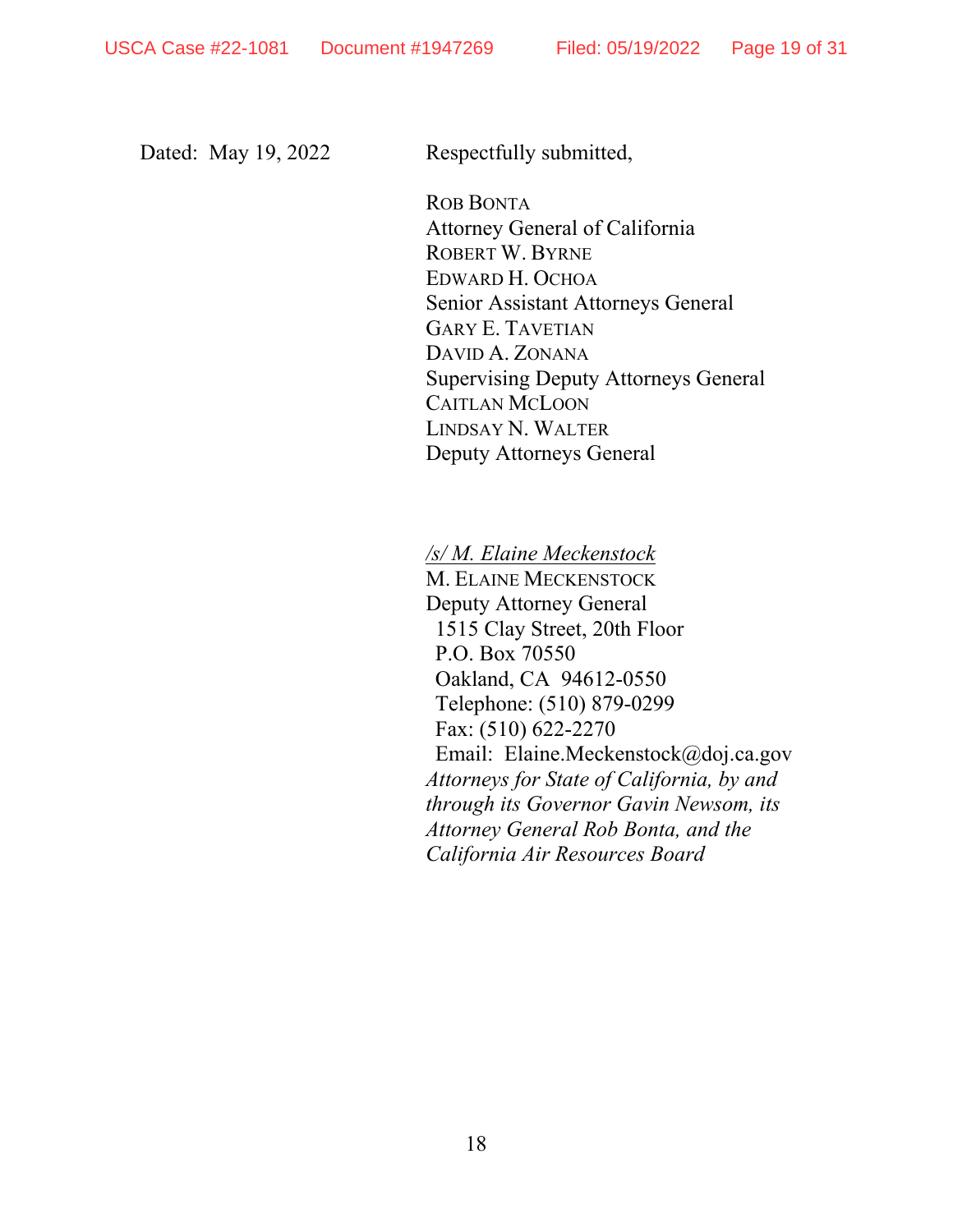#### FOR THE STATE OF COLORADO

PHILIP J. WEISER Attorney General

*/s/ Scott Steinbrecher* SCOTT STEINBRECHER Assistant Deputy Attorney General DAVID A. BECKSTROM Assistant Attorney General Natural Resources and Environment Section Ralph C. Carr Colorado Judicial Center 1300 Broadway, Seventh Floor Denver, Colorado 80203 Office: (720) 508-6287 scott.steinbrecher@coag.gov

FOR THE STATE OF CONNECTICUT

WILLIAM TONG Attorney General MATTHEW I. LEVINE Deputy Associate Attorney General

*/s/ Scott N. Koschwitz*  SCOTT N. KOSCHWITZ Assistant Attorney General 165 Capitol Avenue Hartford, CT 06106 Telephone: (860) 808-5250 Fax: (860) 808-5386 Scott.Koschwitz@ct.gov

#### FOR THE STATE OF DELAWARE

KATHLEEN JENNINGS Attorney General

*/s/ Christian Douglas Wright* CHRISTIAN DOUGLAS WRIGHT Director of Impact Litigation RALPH K. DURSTEIN III JAMESON A.L. TWEEDIE Deputy Attorneys General Delaware Department of Justice 820 N. French Street Wilmington, DE 19801 (302) 683-8899 Christian.Wright@delaware.gov Ralph.Durstein@delaware.gov Jameson.Tweedie@delaware.gov

#### FOR THE STATE OF HAWAII

HOLLY T. SHIKADA Attorney General

*/s/ Lyle T. Leonard*  LYLE T. LEONARD\* Deputy Attorney General 465 S. King Street, #200 Honolulu, Hawaii 96813 (808) 587-3050 lyle.t.leonard@hawaii.gov \*D.C. Circuit admission pending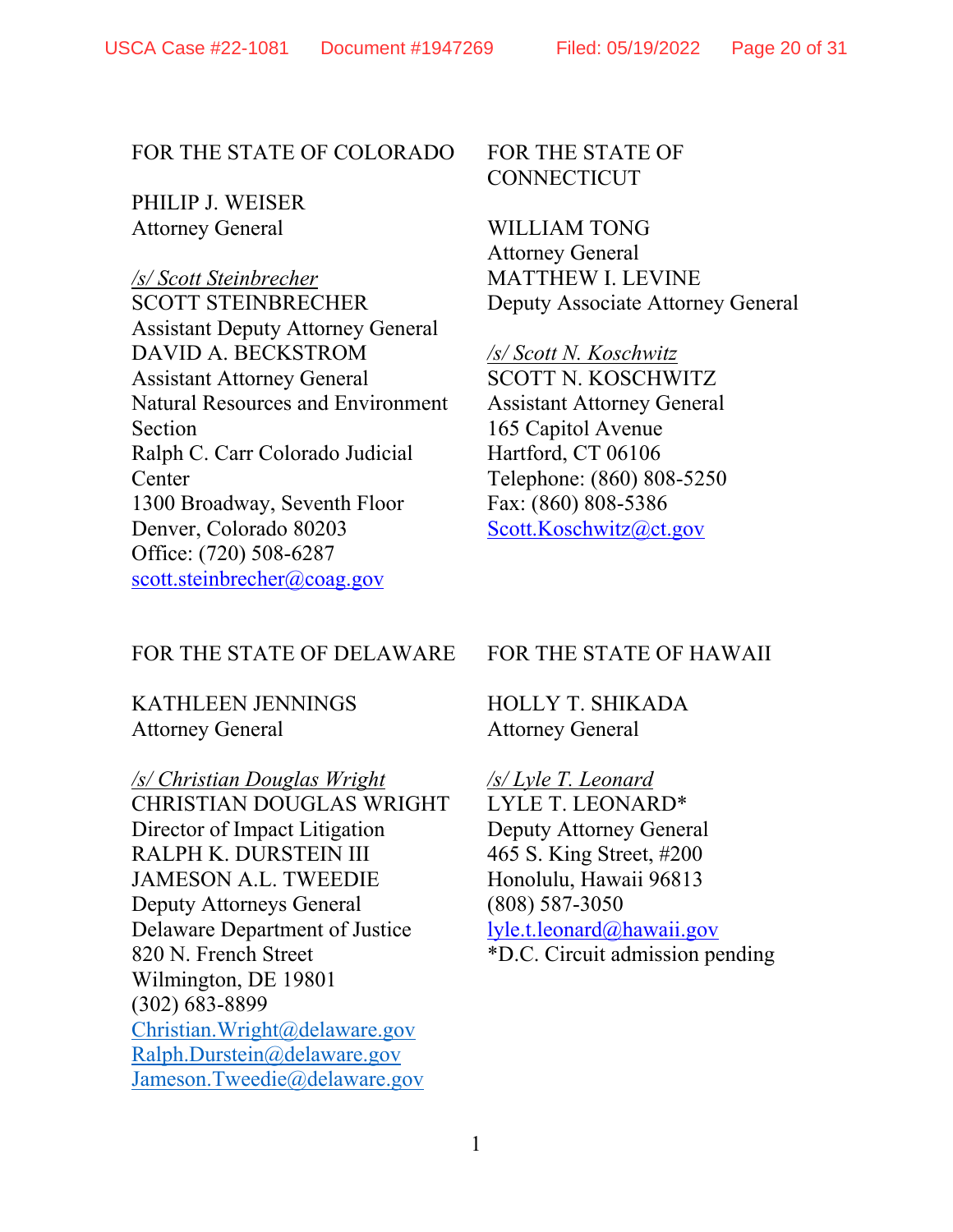# FOR THE STATE OF ILLINOIS

KWAME RAOUL Attorney General

*/s/ Jason E. James*  JASON E. JAMES Assistant Attorney General MATTHEW J. DUNN Chief, Environmental Enforcement Asbestos Litigation Division 69 W. Washington St., 18th Floor Chicago, IL 60602 (312) 814-0660 jason.james@ilag.gov

## FOR THE STATE OF MAINE

AARON M. FREY Attorney General

*/s/ Laura E. Jensen*  LAURA E. JENSEN Assistant Attorney General 6 State House Station Augusta, ME 04333 Telephone: (207) 626-8868 Fax: (207) 626-8812 Laura.Jensen@maine.gov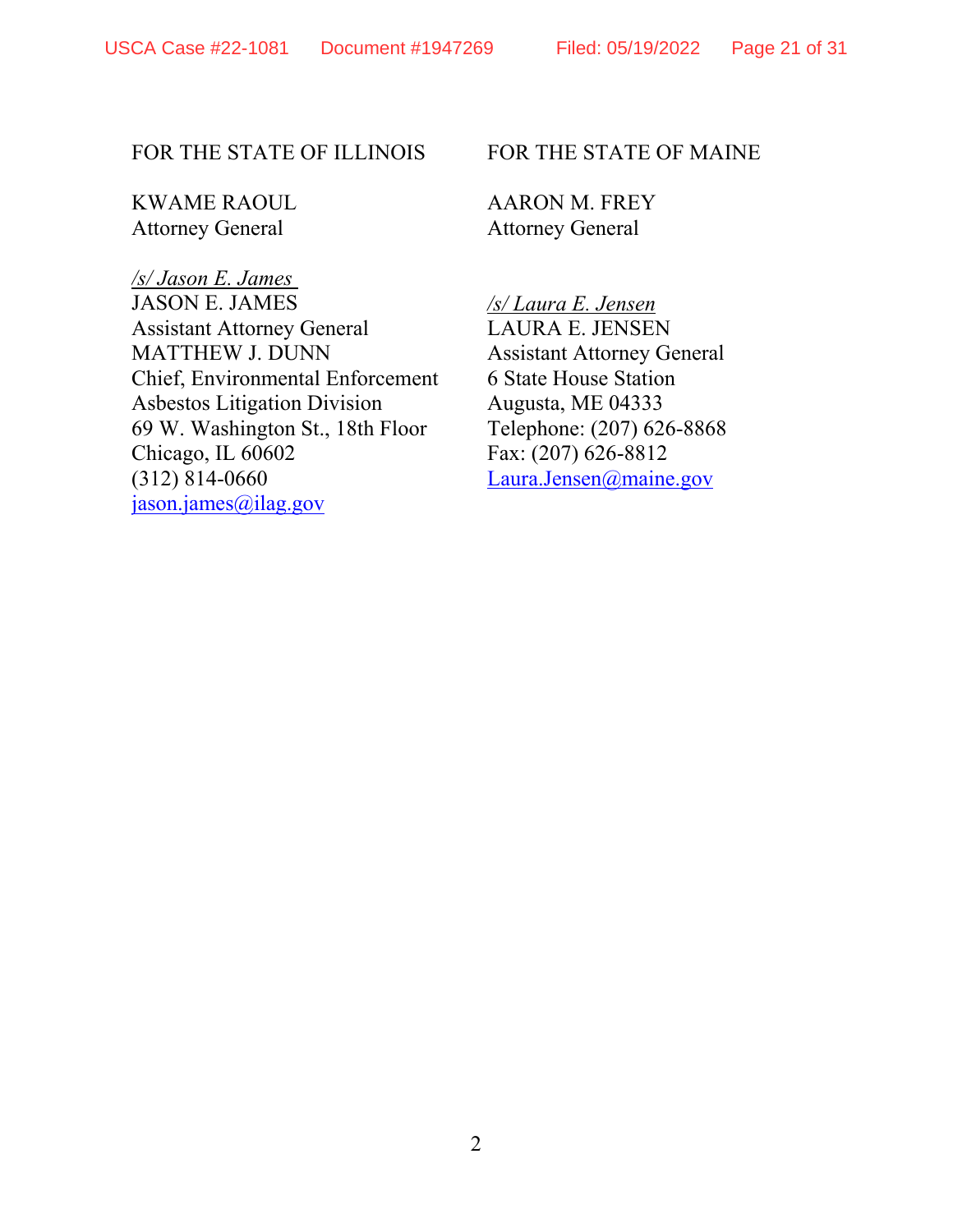#### FOR THE STATE OF MARYLAND

BRIAN E. FROSH Attorney General

*/s/ Cynthia M. Weisz*  CYNTHIA M. WEISZ Assistant Attorney General Office of the Attorney General Maryland Department of the Environment 1800 Washington Blvd. Baltimore, MD 21230 (410) 537-3014 cynthia.weisz2@maryland.gov

JOSHUA M. SEGAL Special Assistant Attorney General Office of the Attorney General 200 St. Paul Place Baltimore, MD 21202 (410) 576-6446 jsegal@oag.state.md.us

FOR THE STATE OF NEVADA

AARON D. FORD Attorney General

*/s/ Heidi Parry Stern*  HEIDI PARRY STERN Solicitor General DANIEL P. NUBEL Deputy Attorney General Office of the Nevada Attorney General 100 N. Carson Street Carson City, NV 89701 HStern@ag.nv.gov

#### FOR THE STATE OF MINNESOTA

KEITH ELLISON Attorney General

*/s/ Peter Surdo*  PETER N. SURDO Special Assistant Attorney General 445 Minnesota Street, Suite 1400 St. Paul, Minnesota 55101-2127 (651) 757-1061 peter.surdo@ag.state.mn.us

## FOR THE STATE OF NEW **JERSEY**

MATTHEW J. PLATKIN Acting Attorney General

*/s/ Lisa J. Morelli* LISA J. MORELLI Deputy Attorney General New Jersey Division of Law 25 Market Street Trenton, New Jersey 08625 Tel: (609) 376-2745 Lisa.Morelli@law.njoag.gov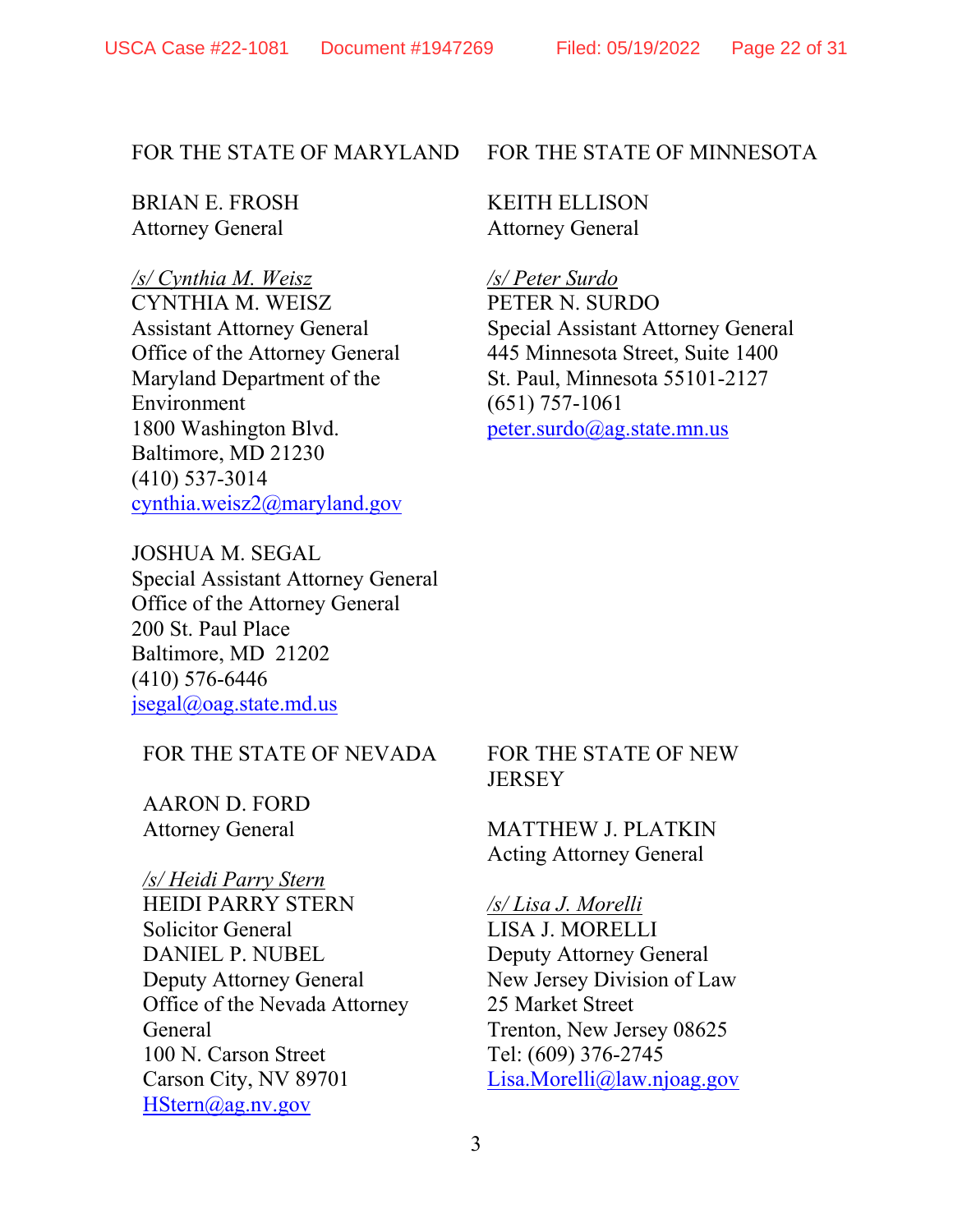## FOR THE STATE OF NEW MEXICO FOR THE STATE OF NEW YORK

HECTOR BALDERAS Attorney General

*/s/ Bill Grantham* BILL GRANTHAM Assistant Attorney General Attorney General of New Mexico 408 Galisteo St. Villagra Bldg. Sante Fe, NM 87501 Tel: (505) 717-3520 wgrantham@nmag.gov

# FOR THE STATE OF NORTH CAROLINA

JOSHUA H. STEIN Attorney General DANIEL S. HIRSCHMAN Senior Deputy Attorney General FRANCISCO BENZONI Special Deputy Attorney General

*/s/ Asher P. Spiller* ASHER P. SPILLER TAYLOR CRABTREE Assistant Attorneys General North Carolina Department of Justice P.O. Box 629 Raleigh, NC 27602 Telephone: (919) 716-6400

LETITIA JAMES Attorney General

YUEH-RU CHU Chief, Affirmative Litigation Section Environmental Protection Bureau AUSTIN THOMPSON ASHLEY GREGOR Assistant Attorneys General

## */s/ Gavin G. McCabe*

GAVIN G. MCCABE Assistant Attorney General 28 Liberty Street, 19th Floor New York, NY 10005 Telephone: (212) 416-8469 gavin.mccabe@ag.ny.gov

# FOR THE STATE OF OREGON

ELLEN F. ROSENBLUM Attorney General

*/s/ Paul Garrahan*  PAUL GARRAHAN Attorney-in-Charge STEVE NOVICK Special Assistant Attorney General Natural Resources Section Oregon Department of Justice 1162 Court Street NE Salem, Oregon 97301-4096 (503) 947-4593 Paul.Garrahan@doj.state.or.us Steve.Novick@doj.state.or.us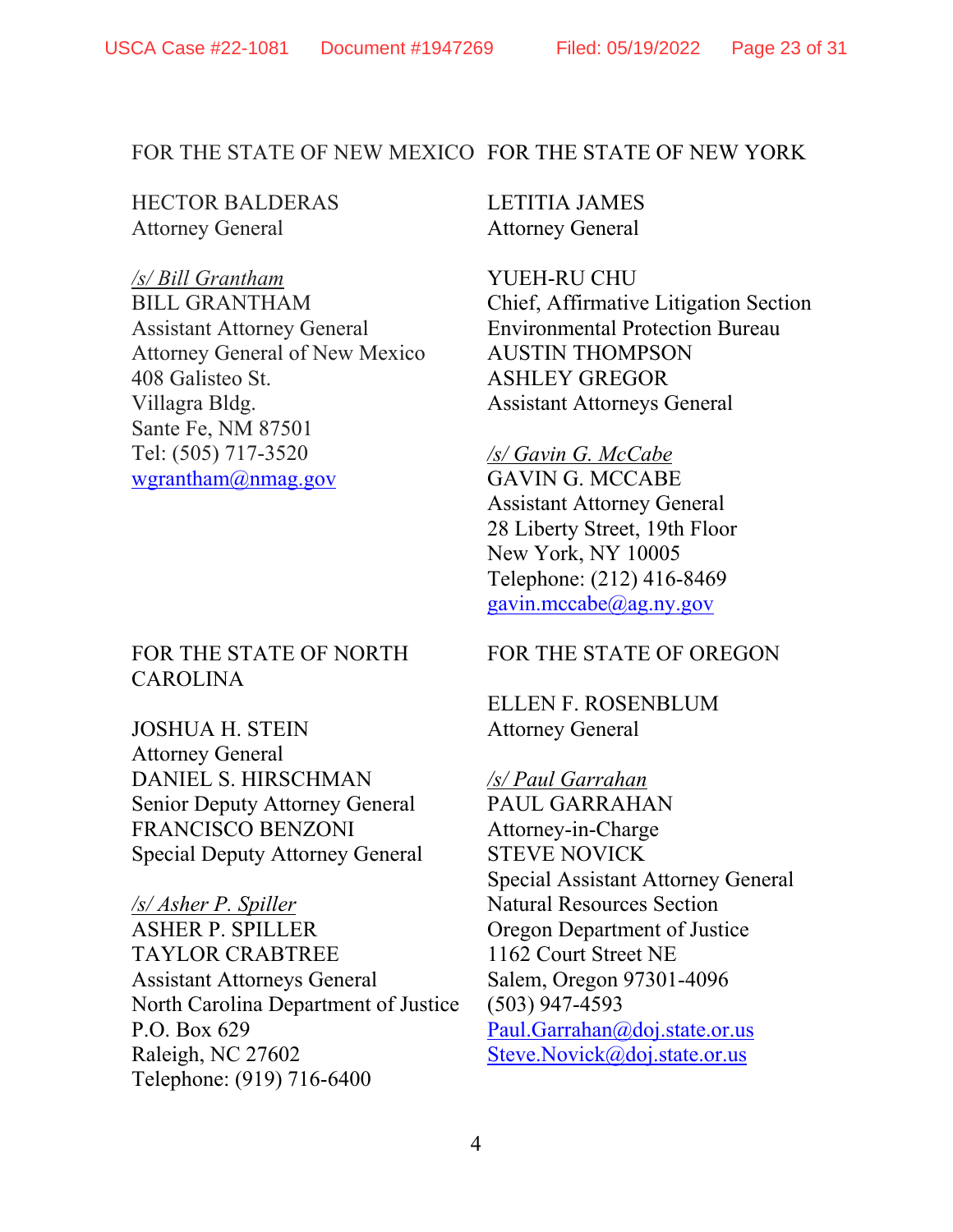FOR THE STATE OF RHODE ISLAND

PETER F. NERONHA Attorney General

*/s/ Nicholas M. Vaz* NICHOLAS M. VAZ Special Assistant Attorney General Office of the Attorney General Environmental and Energy Unit 150 South Main Street Providence, Rhode Island 02903 Telephone: (401) 274-4400 ext. 2297 nvaz@riag.ri.gov

FOR THE STATE OF VERMONT

THOMAS J. DONOVAN, JR. Attorney General

*/s/ Nicholas F. Persampieri*  NICHOLAS F. PERSAMPIERI Assistant Attorney General Office of the Attorney General 109 State Street Montpelier, VT 05609 (802) 828-3171 nick.persampieri@vermont.gov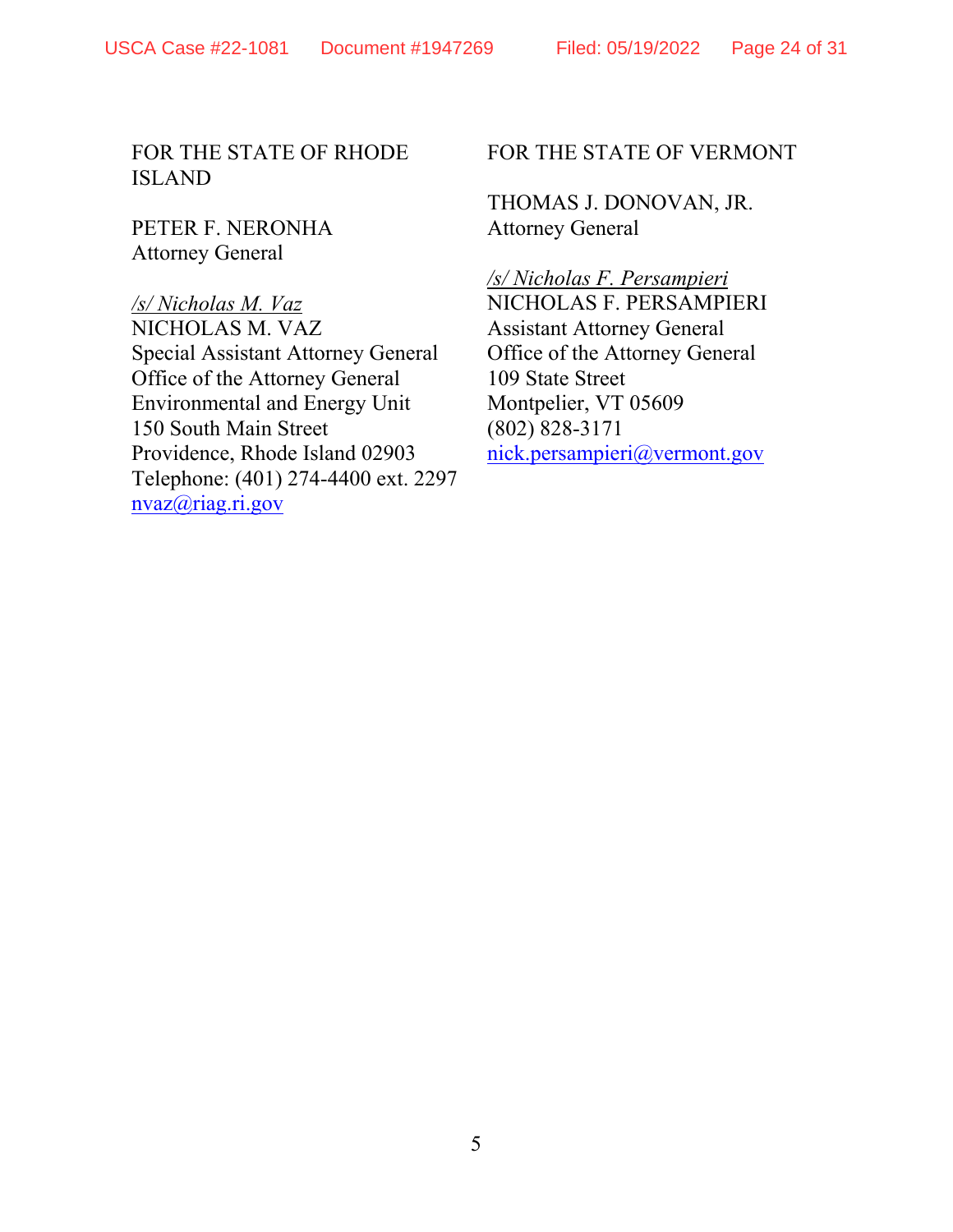USCA Case #22-1081 Document #1947269 Filed: 05/19/2022 Page 25 of 31

# FOR THE STATE OF WASHINGTON

ROBERT W. FERGUSON Attorney General

#### */s/ Christopher H. Reitz*  CHRISTOPHER H. REITZ

Assistant Attorney General Office of the Attorney General P.O. Box 40117 Olympia, WA 98504 Telephone: (360) 586-4614 chris.reitz@atg.wa.gov

# FOR THE COMMONWEALTH OF MASSACHUSETTS

MAURA HEALEY Attorney General

# CHRISTOPHE COURCHESNE

Assistant Attorney General and Deputy Chief CAROL IANCU Assistant Attorney General MEGAN M. HERZOG DAVID S. FRANKEL Special Assistant Attorneys General

# */s/ Matthew Ireland*  MATTHEW IRELAND Assistant Attorney General Office of the Attorney General Energy and Environment Bureau One Ashburton Place, 18th Floor Boston, MA 02108 Telephone: (617) 727-2200 matthew.ireland@mass.gov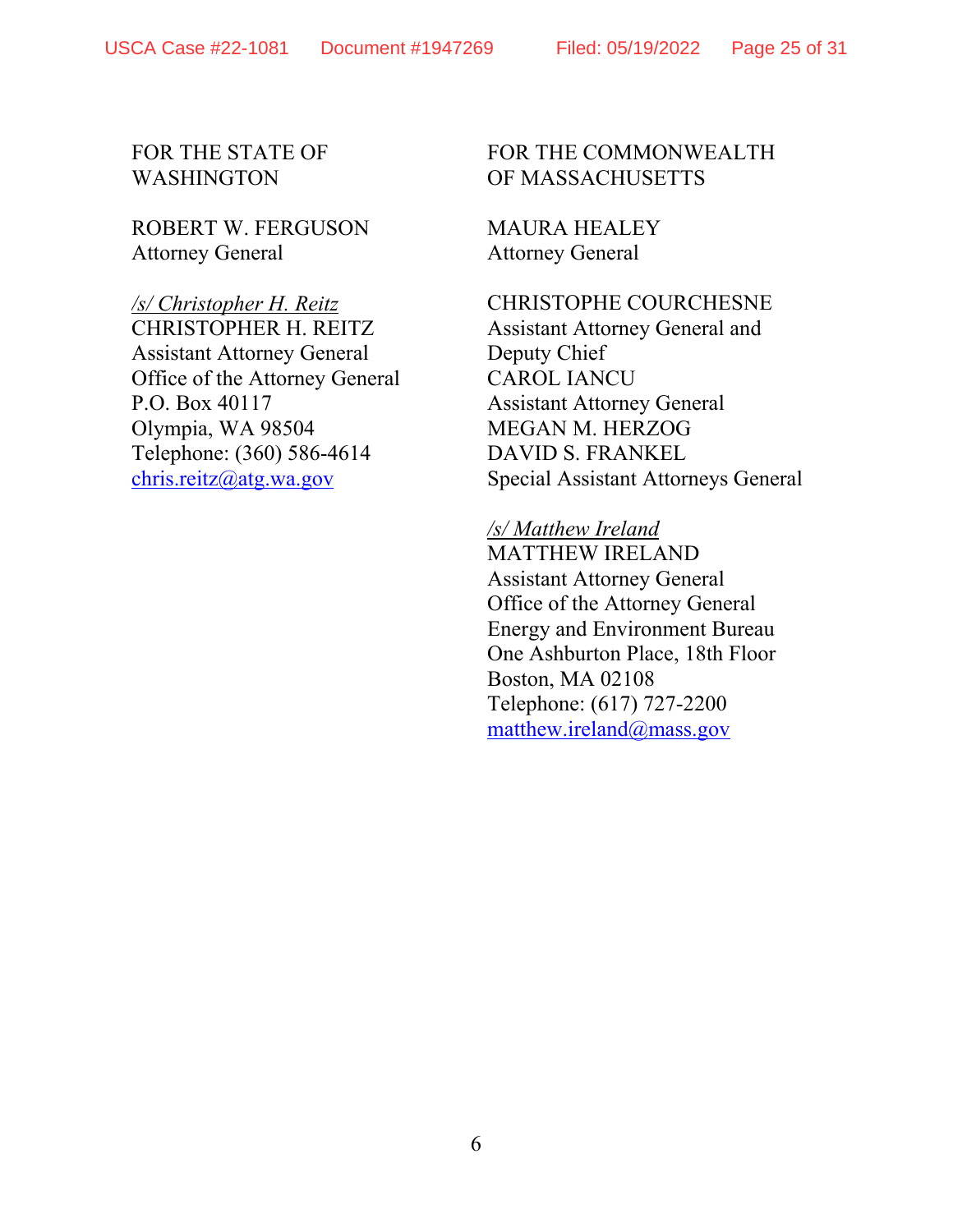FOR THE COMMONWEALTH OF PENNSYLVANIA

JOSH SHAPIRO Attorney General MICHAEL J. FISCHER Executive Deputy Attorney General JACOB B. BOYER Deputy Attorney General

*/s/ Ann R. Johnston*  ANN R. JOHNSTON Senior Deputy Attorney General Office of Attorney General 1600 Arch St. Suite 300 Philadelphia, PA 19103 Telephone: (215) 560-2171 ajohnston@attorneygeneral.gov

FOR THE DISTRICT OF COLUMBIA

KARL A. RACINE Attorney General

## */s/ Caroline S. Van Zile*

CAROLINE S. VAN ZILE Solicitor General Office of the Attorney General for the District of Columbia 400 6th Street, NW, Suite 8100 Washington, D.C. 20001 Telephone: (202) 724-6609 Fax: (202) 741-0649 Caroline.VanZile@dc.gov

# FOR THE CITY OF LOS ANGELES

MICHAEL N. FEUER Los Angeles City Attorney MICHAEL J. BOSTROM Assistant City Attorney

## */s/ Michael J. Bostrom*

Michael J. Bostrom Assistant City Attorney 200 N. Main Street, 6<sup>th</sup> Floor Los Angeles, CA 90012 Telephone: (213) 978-1867 Fax: (213) 978-2286 Michael.Bostrom@lacity.org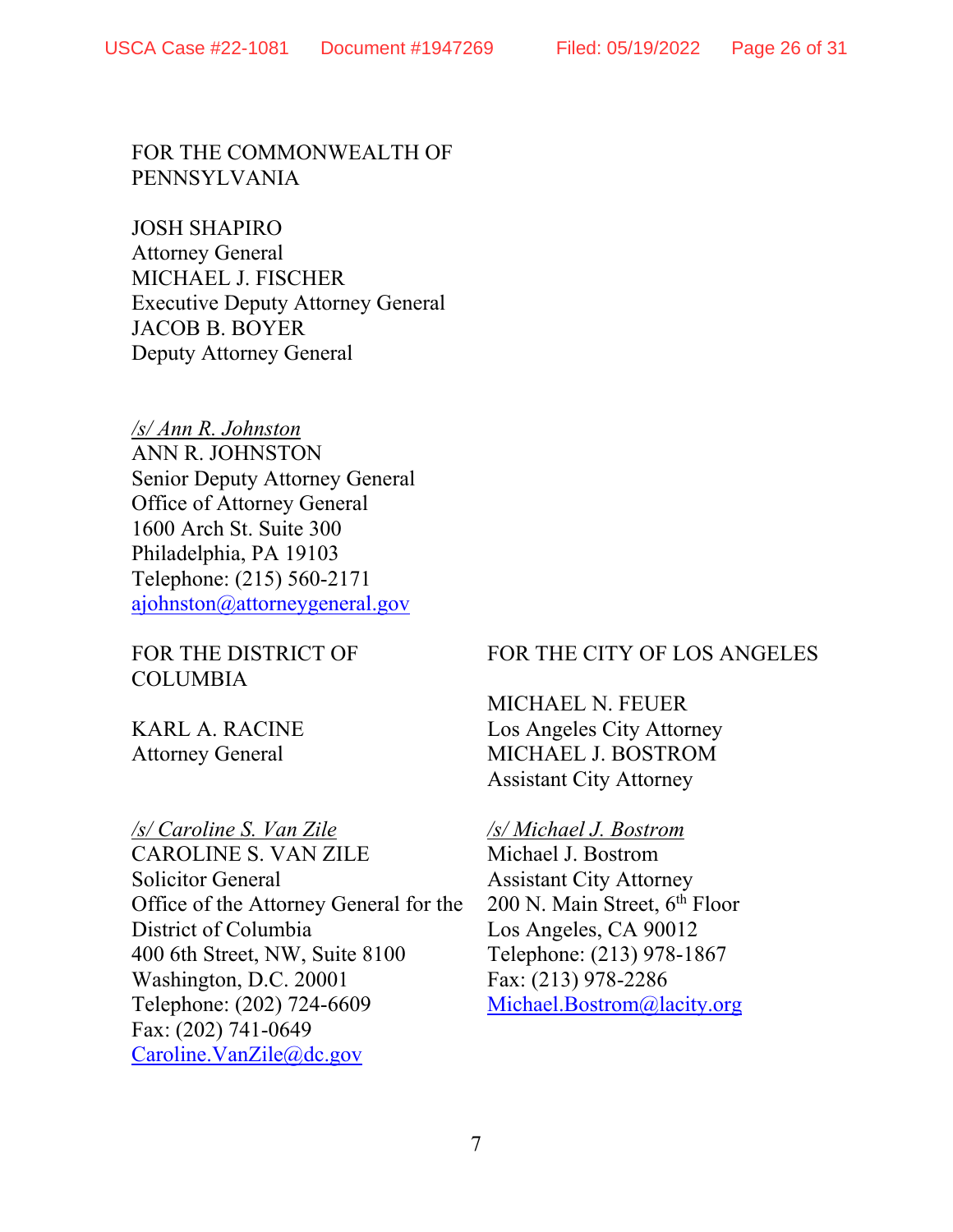# FOR THE CITY OF NEW YORK

HON. SYLVIA O. HINDS-RADIX New York City Corporation Counsel ALICE R. BAKER Senior Counsel

*/s/ Christopher G. King* CHRISTOPHER G. KING Senior Counsel New York City Law Department 100 Church Street New York, NY 10007 (212) 356-2074 cking@law.nyc.gov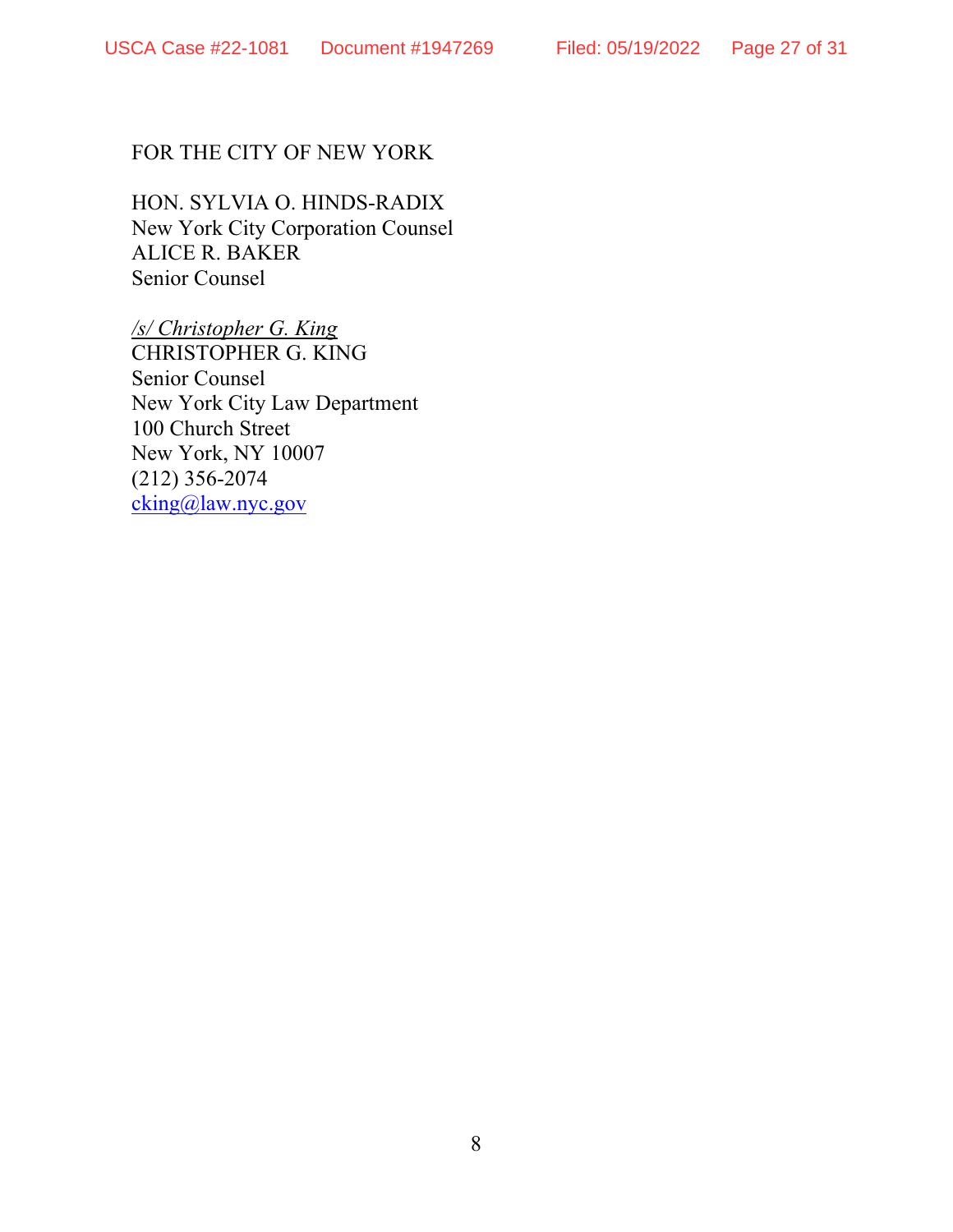#### **CERTIFICATE OF PARTIES ADDENDUM**

Pursuant to Circuit Rule  $27(a)(4)$  and  $28(a)(1)(A)$ , I certify that the parties are set forth below.

Petitioners: Petitioners in Case No. 22-1081 are the States of Ohio, Alabama, Arkansas, Georgia, Indiana, Kansas, Kentucky, Louisiana, Mississippi, Missouri, Montana, Nebraska, Oklahoma, South Carolina, Texas, Utah, and West Virginia.

Petitioners in Case No. 22-1084 are American Fuel and Petrochemical Manufacturers, Domestic Energy Producers Alliance, Energy Marketers of America, and National Association of Convenience Stores.

Petitioners in Case. No. 22-1085 are Clean Fuels Development Coalition, ICM, Inc., Illinois Corn Growers Association, Kansas Corn Growers Association, Michigan Corn Growers Association, Missouri Corn Growers Association, and Valero Renewable Fuels Company, LLC.

Respondents: Respondents are the U.S. Environmental Protection Agency and (in Case No. 22-1081) its Administrator, Michael S. Regan, in his official capacity.

Intervenors: There are no other intervenors or movant-intervenors at the time of this filing.

Amici Curiae: There are no amici curiae at the time of this filing.

9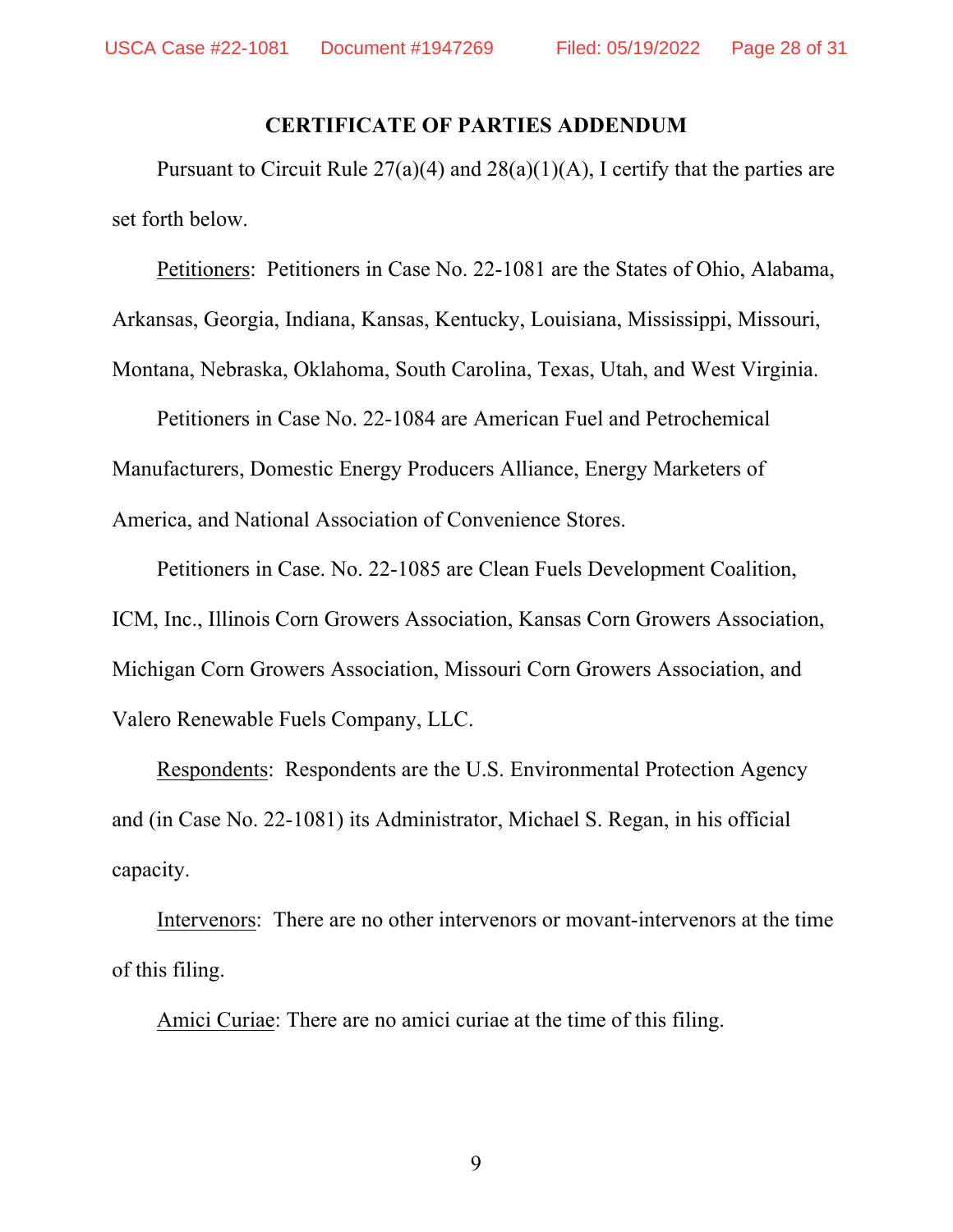Dated: May 19, 2022

*/s/ M. Elaine Meckenstock* 

M. Elaine Meckenstock *Attorney for State of California, by and through its Governor Gavin Newsom, its Attorney General Rob Bonta, and the California Air Resources Board*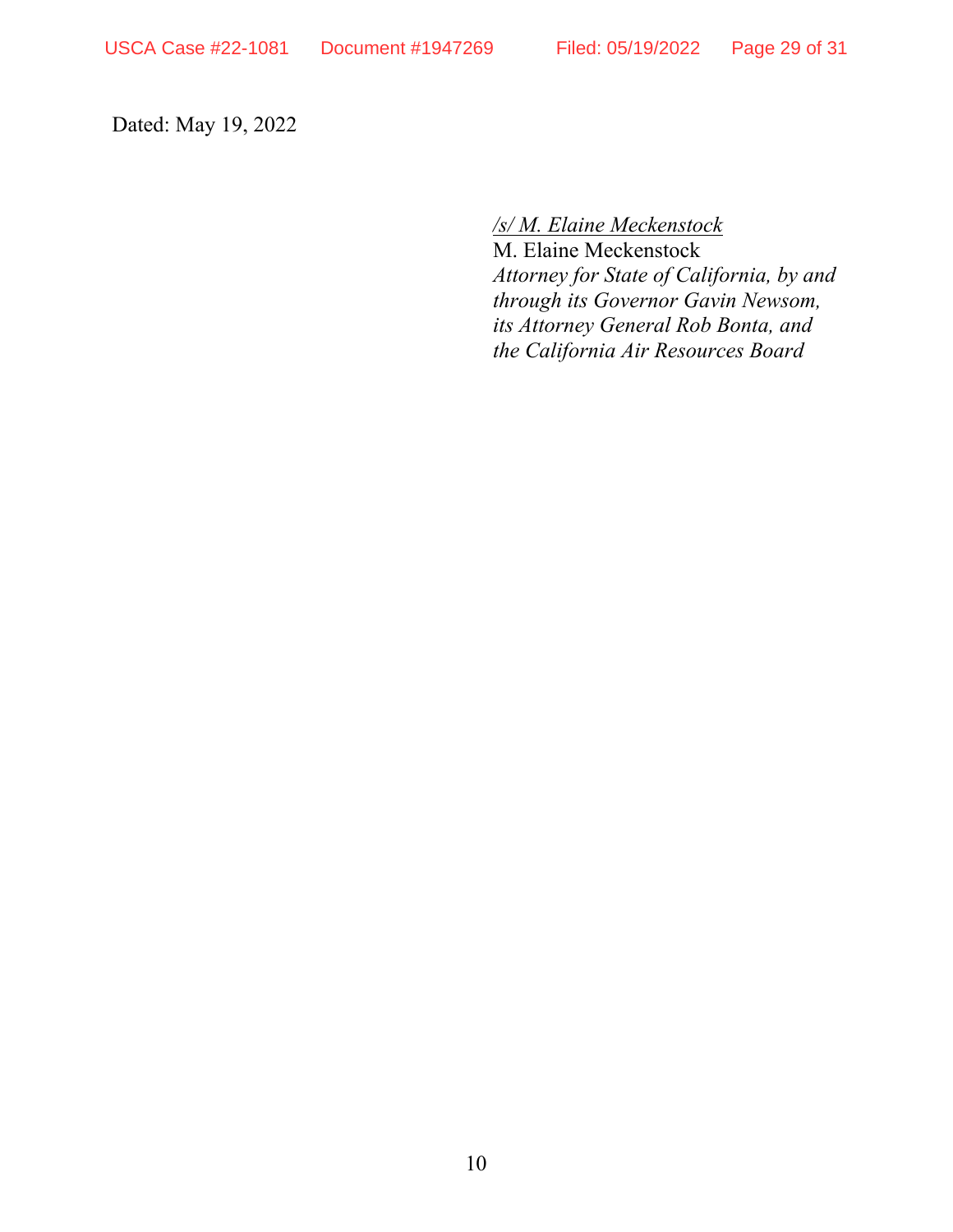# **CERTIFICATE OF COMPLIANCE**

I hereby certify that the foregoing motion complies with the type-volume limitations of Federal Rule of Appellate Procedure 27(d)(2) because it contains 3,481 words. I further certify that this motion complies with the typeface requirements of Federal Rules of Appellate Procedure 27(d)(1)(E), 32(a)(5), and  $32(a)(6)$  because it has been prepared using a proportionally spaced typeface (Times New Roman) in 14-point font.

Dated: May 19, 2022

*/s/ M. Elaine Meckenstock*  M. Elaine Meckenstock *Attorney for State of California, by and through its Governor Gavin Newsom, its Attorney General Rob Bonta, and the California Air Resources Board*